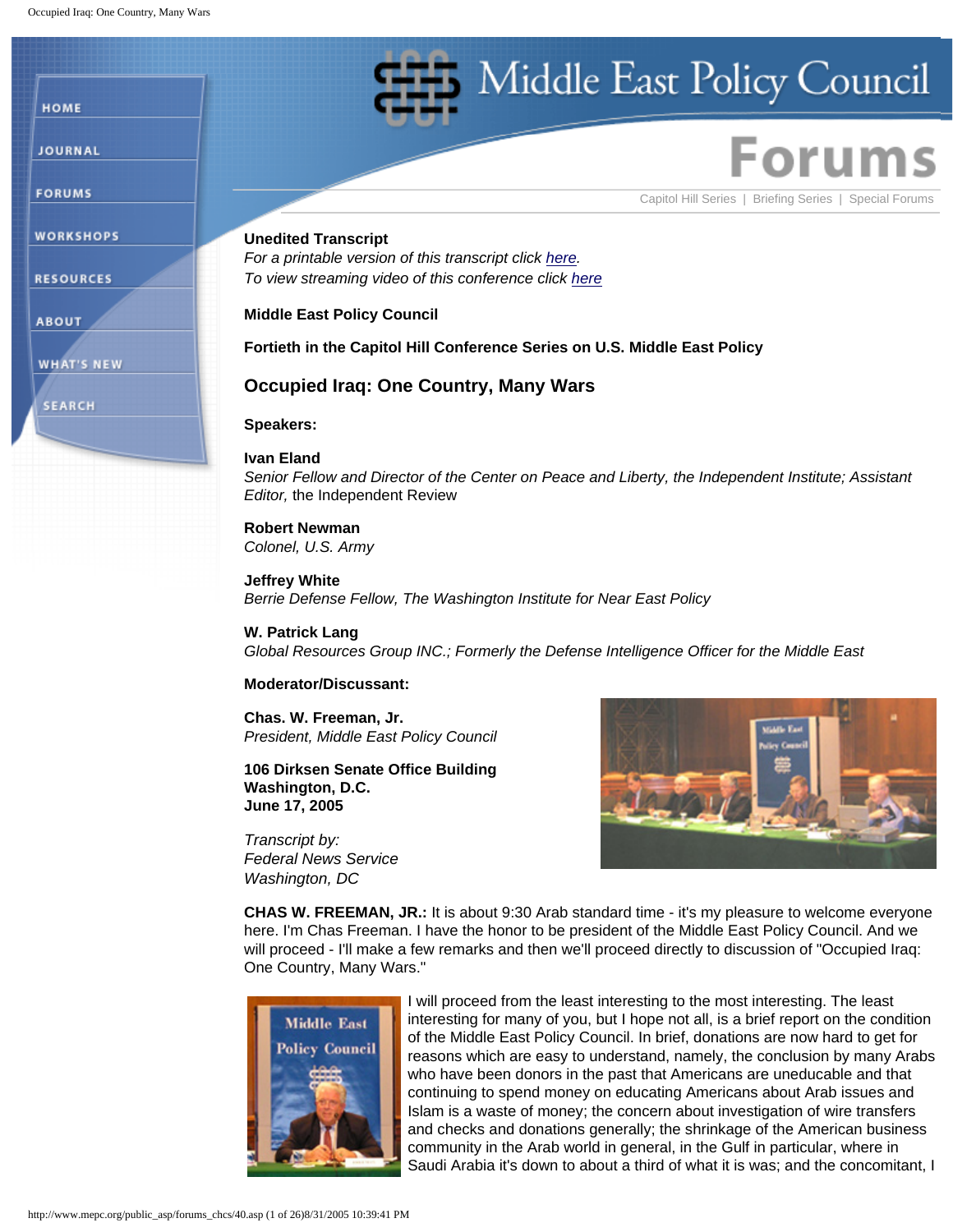should say -- lack of interest for image reasons by American corporations in being associated with Middle-Eastern causes, plus the sudden discovery by governments in the region of public relations. (As you all know, when god passed out public relations genes, he somehow overlooked the Middle East.) But people there have finally discovered public relations and are consequently focused on the immediate and urgent issues rather than long-term education.

For all of these reasons, the sort of existence we've had -- living from month to month from small donations of one sort or another -- is no longer viable and we are engaged in a drive to get an endowment so that we can continue our work, which I will explain in a minute.

I'm happy to report that due to the generosity of Crown Prince Abdullah of Saudi Arabia, we have markedly improved our position in that regard. We used to have exactly enough money to be able to drop dead. (Chuckles.) Now we have enough money to shut down in an orderly fashion. We do not yet have enough money to sustain our programs but I am encouraged by quite a number of potential donors with whom I have been in contact to believe that we may indeed achieve long-term viability.

What does the Middle East Policy Council do? We do three things. We raise politically incorrect questions for public discussion. We tend to be well ahead of the curve on raising issues. We publish views that don't find a voice elsewhere in "Middle East Policy," the most often-cited journal in the field. An edited transcript of this session will appear as the lead item in the next issue of *Middle East Policy*.

And finally, invisible in Washington, but perhaps most significantly, we train high school teachers throughout the country - we have trained about 18,000 - how to teach about Arab civilization and Islam. We therefore confuse high school kids, actually about 1.4 million kids every year, with a fact or two, which they otherwise would not encounter in the course of the splendid American public school educational system.

So that is what we do; we think it's worth doing, that it's a service to the country, and that it should continue. We will see whether it does or does not.

Today's session was sparked by a comment by a very senior U.S. military officer, to the effect that the strategy of the insurgency in Iraq did not make sense to him. He couldn't figure out what this insurgent movement was attempting to accomplish. And in the spirit of Sunzi's aphorism - (in Chinese) - know yourself, know your enemy and you will win a hundred victories in a hundred battles, it occurred to us that it might be worthwhile examining what is actually happening in Iraq to determine whether there is an insurgency. Is there anyone with whom we could, in fact, negotiate a comprehensive settlement of some sort of the violence? Is there anyone who could call it off? We will be discussing that issue in various ways this morning.

I would give you my own impression at the outset, which is that there are at least three insurgencies going on. One is a secular nationalist resistance to the Anglo-American occupation led by ex-Ba'athist elements of the secular movement. The second, that there is a religious resistance, or religiously inspired resistance to the occupation, which draws on people who feel their honor has been offended in some manner by the occupation forces and who seek revenge. And, third, there are international jihadis who are attempting to exploit both of the foregoing and adding their own agenda to the mix.

But this doesn't, to my mind, explain the whole picture. We are of course trying to build an army that would provide a new Iraqi state with a monopoly of force in a new Iraq. And it is dealing not only with these insurgencies, but increasingly with what appears to be a low-intensity civil war or civil wars between different Iraqi factions who have become part of the general anarchy and insurgency in Iraq.

There are Sunnis resisting the prospect of Shi'a majority rule and resisting the legitimization of their own disempowerment by attacking the Iraqi armed forces or attacking Shi'as, whether military militias or civilians. There are Shi'as revenging themselves on Sunnis. (I am speaking of Arabs here.) There are Kurds seizing Arab property and expanding Kurdish control of parts of Iraq using our presence as a screen for their dream of an autonomous or independent Kurdish state on Iraqi territory. There is an Iraqi army hired by us, trained by us, which is trying to deal with all of the above.

Perhaps the situation is neither as complex nor as dire as the description I have just offered. In any event, it is not a simple situation and I have no pretension to be an expert on either Iraq or guerilla warfare. And that is why we have what I think is an extraordinary panel assembled to address some key questions.

Has the mix of factors and forces that constitute the so-called insurgency in Iraq been changing or is it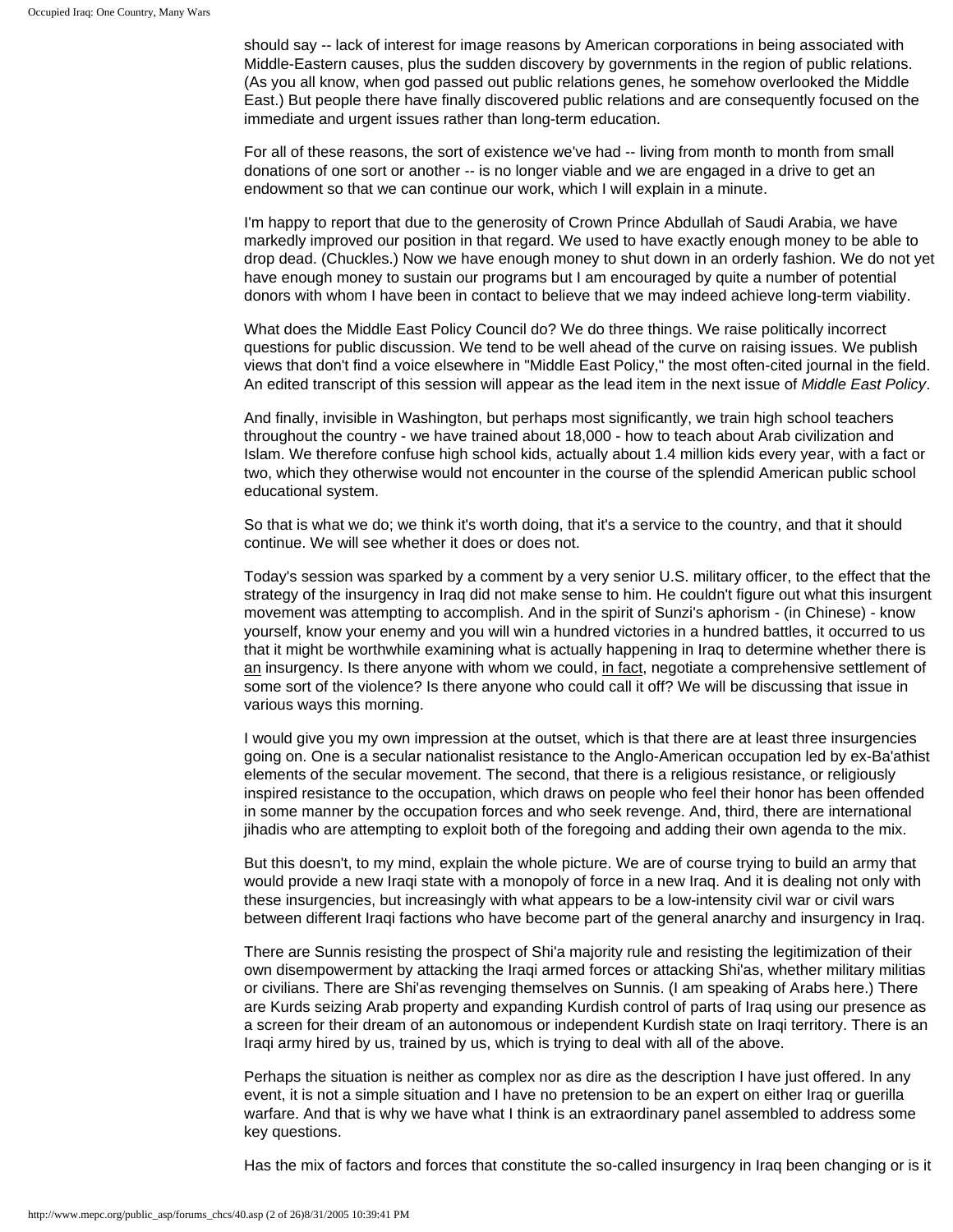more or less as it was from the outset? Is this a dynamic or a static situation? If it is changing, how is it changing, in what direction? If there are indeed civil wars, incipient or low-intensity going on, does the famous advice of whomever it was who articulated the three rules for intervention in civil war apply? Those three rules of course, are, one, don't; two, if you do, pick the side that will win; and, three, help that side win fast and win big. Is there anyone in Iraq who can win? And is there anyone who could sustain such a victory? Does this advice apply?

And, third, what are the implications for American policy? What is the policy? It's not entirely clear. Some people are arguing that we are militarily getting better and better at implementing a policy that may be counterproductive. So is the policy, whatever it is, likely to work, and if not, what are the alternatives?

These are some of the issues we want to get at. We have until about noon to do it. These sessions are always more or less the same. Each speaker will get 10 to 12 minutes. As the 12-minute mark approaches, I will seize a weapon and move menacingly in their direction and force them to - I hope although you're a pretty tough guy - to stand down.

**MR. FREEMAN:** So, anyway, 10 to 12 minutes per panelist. We'll then open it up for general discussion. That is generally the most interesting part of these sessions. And I encourage all of you to come to the mike, identify yourselves, put a question to us that is intelligible and succinct, or a comment that meets those criteria will do just as well. Speakers will proceed in the order shown on the program, and if you turn the program over, you will see a brief, more or less correct biography of all four. There is a mistake or two, but we will just pass by that.

We will start with Ivan Eland, who has been a participant in the past, formerly with the Cato Institute, now senior fellow and director of the Center on Peace and Liberty at the Independent Institute, newly established here in Washington, the author of a very widely praised book recently called "The Empire Has No Clothes," and many other studies of U.S. security issues in the past.

Colonel Robert Newman is an active duty soldier who currently serves as the assistant chief of staff for civil military operations for III Corps, Fort Hood. And he of course is here in his individual capacity. He is not representing either the U.S. Army or the U.S. government. But he is a very noted expert on the Shi'a militias. Ivan will talk about the Kurds; Bob will talk about the Shi'as.

Jeff White from the Washington Institute on Near East Policy has completed a 34-year career with the Defense Intelligence Agency and is an expert on Sunni affairs in Iraq. And he and the aforementioned Colonel Pat Lang, who is also an expert on Sunnis I think - well, on everything really, will bring up the end of the discussion.

So I would like to ask you all to join me in welcoming the panel. (Applause.) and Ivan, you're on.

**MR. ELAND:** Thank you, Chas. I appreciate the opportunity to give my views on this very important subject. I noticed in the program we're going from talking about the groups that are most friendly to the U.S. to the least friendly. So I guess I'll start off by staying that even though the Kurds are friendly to us now, that may not necessarily hold.

I will give a quick introduction about some of the Kurdish militias and then I'll get into the meat of my presentation. There have always been two Kurdish militias or peshmerga, meaning those who face death. They are controlled by the parties largely and the security forces have been heavily influenced by these militias. The first one is Mustafa Barzani's Kurdistan Democratic Party. Now, the numbers have been disputed. The number I have found most is about 35,000 fighters - rules Western Kurdistan - Barzani has been elected to the presidency of Kurdistan.



The other one is Jalal Talabani Patriotic Union of Kurdistan, PUK, and the number that I have seen most there - of course these are - any time you see estimates like this, you have to question who is giving it and that sort of thing. But he has 25,000 fighters. His party rules Eastern Kurdistan. He has been elected to the presidency of Iraq. Now, together with the regulars, the Kurdish militias probably have about 100,000 fighters, but of course, again, that figure can be contested.

The Kurdish militias are first loyal to their party, then to Kurdistan, and only thirdly, and lukewarmly, loyal to Iraq as a whole. Since the Gulf War in 1991, the coalition no-fly zonings have made Kurdistan essentially independent from Iraq. There is a separate flag and a police force budget, and all of this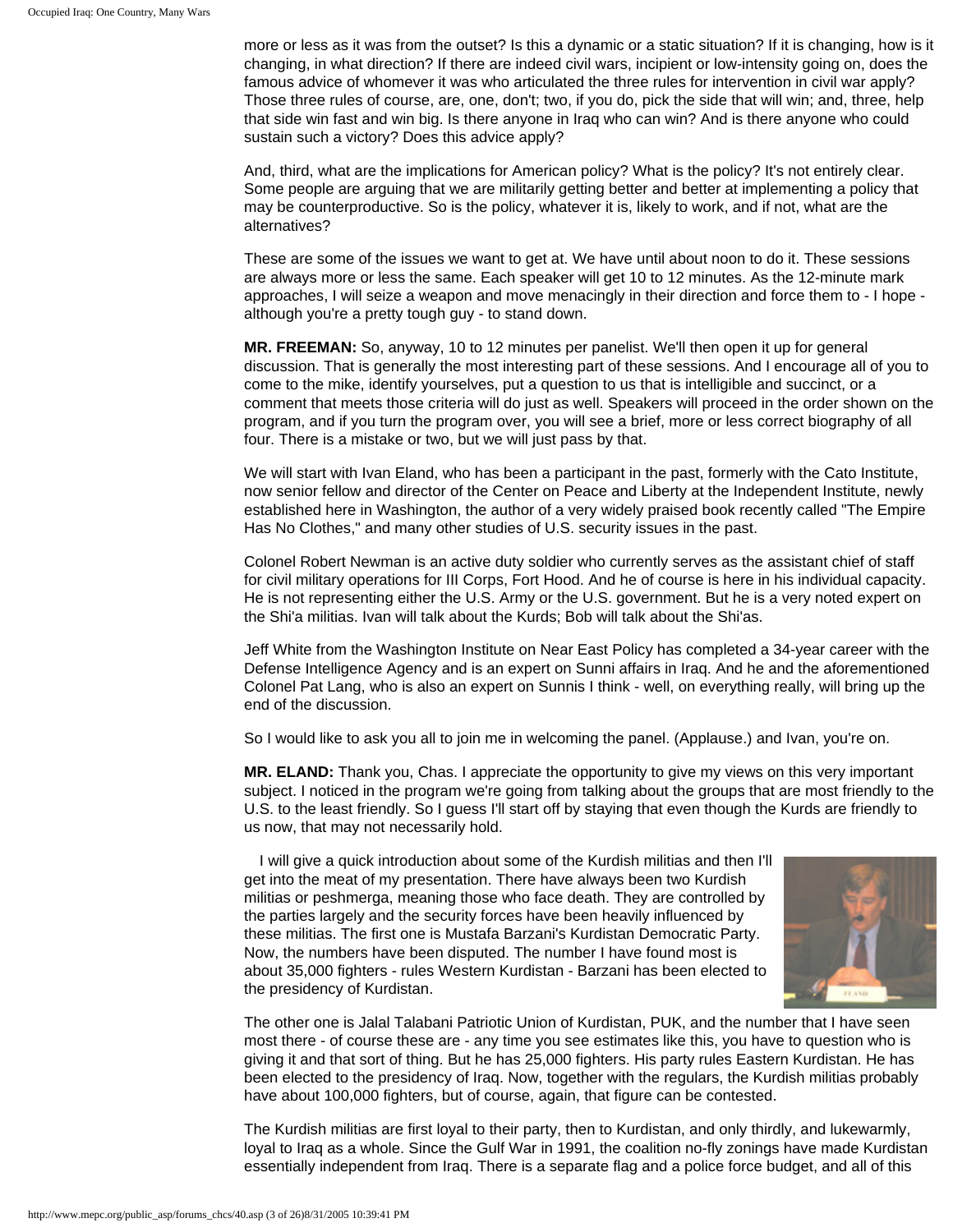has been guaranteed by the recent Iraqi election. Barzani has been quoted as saying, quote, "What we really need to work on in the parliament of Kuridstan is that the region of Kurdistan should have its own special constitution and laws. There is absolutely no need to have that link that whatever is done in Baghdad should be done here too."

So what they really want - the Kurds want nominal control of the militia from Baghdad - real control of course in their region. And the militias have the trappings of a separate military officers college, training camps, and armor and artillery units operating independently from Iraqi Security Forces. Kurdistan is essentially a semi state that has a kind of a bunker mentality because of course there is a lot less violence in most of it than in the rest of Iraq, but they are very wary about that violence coming to their doorstep.

The Kurds are playing a game or have accepted a unified Iraq in rhetoric, but I think they are hitching their wagon to the U.S. occupation in order to get an independent Kurdistan eventually. I think they have a lot of big demands as Chas and I were talking before the program. They have a lot of demands which may not be able to be fulfilled under the current negotiations.

Barzani has also been quoted as saying, quote, "All the Kurdish parties have agreed that for now we are living with a federal regime in a democratic Iraq." Notice the words, "for now" - I think are the operative words there. I think if the Kurdish interests diverge from the U.S., they will not be loyal allies. The Kurds are famous for shifting their loyalties over the years when their insurgents have changed, and they even fought - the two militias fought a civil war in the mid-'90s that killed 3,000 Kurds.

One Kurd militia also allied with the Iraqis against the other Kurdish militias at one point. And Chemical Ali, the Iraqi general who gassed the Kurds, was warmly welcomed in - by the KDP, even after he had gassed the Kurds, as an indication that alliances are changeable. Now, the two Kurdish militias are cooperating more closely and they are worried about the Turks. They want to broaden to Germany and to Syria and Iran and Turkey to try to recruit people to come to Kurdistan - that is Kurds to come to Kurdistan to potentially fend off any Turkish challenge.

And of course both militias helped the Turks against the Turkish Kurds, the PKK, across the border in Turkey. So you can see that these alliances are changeable, and I think that, you know, we have to realize that the Kurds are after their own agenda, and like many of the other groups in Iraq, they are playing the U.S. for their own reasons.

Before the Iraqi elections, the Kurds seemed to be willing to get rid of their militias but that has changed now. They did well in the election. And I don't think they - they no longer trust the United States to bring peace and stability to Iraq and ensure their interest vis-à-vis the other groups. And I think the United States has no choice but to allow them to keep their arms because we are using them as a fighting force to fight against the Sunnis. And so we're also using them to provide intelligence which we sorely lack there.

So I think there is no choice but to leave the Kurds with their arms, just like some of the Shi'a have been left with their arms. And of course we have the Sunni insurgency. So we have all of these groups running around with weapons and of course that will be a problem in the future. I think it's going to be very hard to disarm all of these groups.

Now, the U.S. has helped in the fighting of Fallujah and Tall'Afar and also in Mosul - which has been divided into a Kurdish and an Arab West. And the coalition has asked the Kurds to control the Western half of the city. And of course, this is going to increase tensions between the Kurds and Sunni and there is already, as Chas has mentioned, a low-level civil war there going on.

So, now, the peshmerga have raised the ire of the Sunni community by helping Americans against the Sunnis. And I think the situations in Kirkuk and in Mosul are both explosive with the daily ambushes, assassinations and car bombings. In Kirkuk, the local battlefield centers on a critical oil pipeline which is often blown up. Now, the Shi'ites might try to block the autonomy of the Kurdish militias from the Iraqi Security Forces, but they too have militias they want to keep or at least have them incorporated into Iraq security forces as whole units. For example, the Supreme Council for the Islamic Revolution has the Badr organization. And so the Shi'a might decide that they don't want to press the Kurds to do it because they might have to do it as well.

Now, of course the official U.S. policy is that all of these groups should not have their own militia outside of state sanctioned, but the U.S. government tried unsuccessfully to disarm the militias before turning power over the Iraqis last summer. And so now the U.S. military is now saying that the Iraq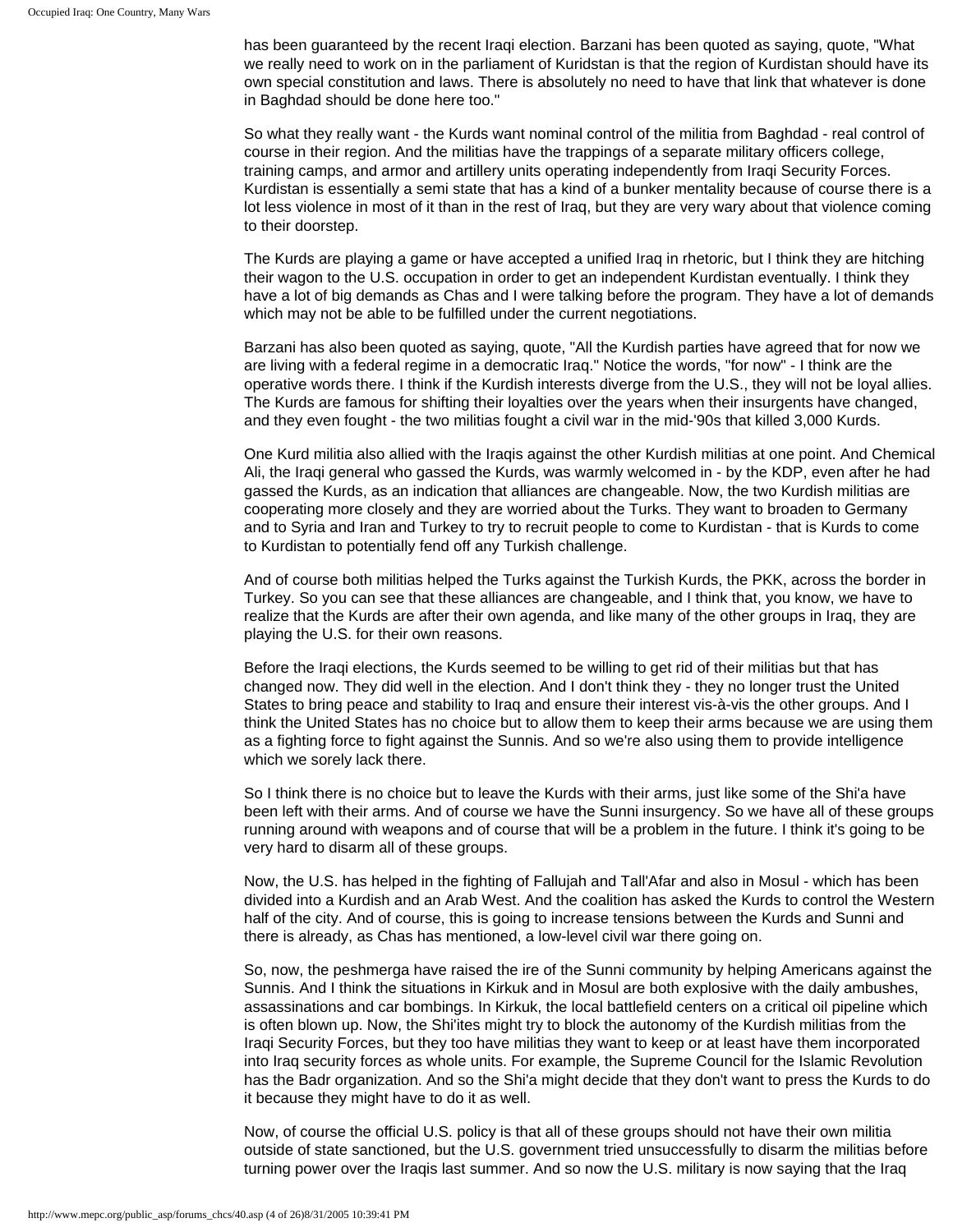government must figure out what to do with these militias. Well, if the United States government can't disarm them, the Iraqi government certainly isn't going to be able to disarm them either. Larry Diamond, the former advisor to the Coalition Provisional Authority, sees a drift toward warlordism and potentially Lebanese-style civil wars.

Now, Kurdish militia are some of the most potent in Iraq. They seized thousands of armored vehicles and many weapons from Iraqi forces after the second Gulf War. They have been trained by the U.S., South Africans, and Israelis. And of course, according to investigative reporter, Seymour Hersh, Israel concluded that the U.S. had already lost the battle against the Sunni insurgency as early as mid-2003 and hooked their wagon to the Kurd forces to defend Kurdistan. And the less well-equipped peshmerga, actually fought well against Saddam's army, particularly in rural areas and in the retaking of a major city.

Now, Kirkuk is a very interesting case and the U.S. government and the new Iraqi - or excuse me, the U.S. occupation and the new Iraqi government are supposed to be ruling it. In effect, the Kurdish militias are ruling this important oil city and the Kurds want this city because it will allow them to get the oil and provide revenue for an independent Kurdish state. So possession is nine-tenths of the law. Saddam had cleansed the Kurds from Kirkuk and replaced them with Sunni Arabs, and of course, the Kurds are, as Chas mentioned, seizing Arab property and territory and using it under the U.S. screen.

Now, there have been lethal clashes between the pershmerga and the Turkomon and Arab residents of Kirkuk in the northern Sunni triangle for some time. The pershmerga checkpoints are designed to keep Arabs out. Now, these Kurdish military have been in the paper two days ago of kidnapping Turks and Sunnis. And they have used rough tactics in the past. Of course this is nothing new in Iraq but I think we need to realize that these militias are not necessarily any more humanitarian than other ones in Iraq. They are our allies and so we kind of make excuses for them sometimes.

There was a proposal at the Pentagon to have them do this type of snatch operations but I don't know if it went anywhere. So the U.S. military is saying that they are trying to stop it. But I think this was a widespread initiative by the Kurdish political parties to exercise authority in Kirkuk in an increasingly provocative matter. And I am quoting a State Department cable that was released recently. So I think I'll just stop there and take your questions later. Thank you.

**MR. FREEMAN:** Thank you very much. An admirable introduction to the entire subject by reminding of the existence - longstanding existence of armed political movements and militias in Iraq. I don't believe, although Colonel Newman's experience with Iraqi Shi'ia goes back at least to the first Gulf War, you were in the special forces in Southern Iraq where the Shi'a rebellion occurred, I don't believe that there was that depth of history to Shi'a militias. I am not inviting you to give us a history of Shi'a militias, but clearly with 60 percent of the Iraqi population or so being Arab Shi'a, what happens among Shi'a and between Shi'a and others is absolutely vital. And we look forward to hearing what you have to tell us about it.

**COLONEL ROBERT NEWMAN:** Good morning. Thank you for letting me be here today. I promise to be candid but I ask you to understand that I will not discuss any classified information or respond to questions on policy issues that I know have already been answered by chain of command.



My perspective has always been that of the guy in the field, whether in an embassy or a unit. I have worked in a series of headquarters recently in Iraq, Kuwait, and Saudi Arabia mainly as a liaison officer dealing with their militaries. That experience has given me abiding respect for academics, diplomats, and intelligence officers who are real subject matter experts on Iraq and the Middle East.

As a soldier who returned from Iraq three months ago and who will probably

return next year, I have to be both optimistic and profoundly realistic about the challenges that the U. S., its allies, and the Iraqis face. My perspective of Iraq and Iraqis is a very personal one and it is heavily influenced by the fact that my friends, both Americans and Iraqis are getting killed there on a daily basis.

On this topic, "Occupied Iraq: One Country, Many Wars," it probably should be one country, many people's many wars. I am addressing the Iraqi Shi'a militia groups as I feel that they and the political organizations that they are tied to are key to the reconstruction of Iraq, whose major goal now is the process of transition to majority rule of the Iraqi Shi'a coming to power.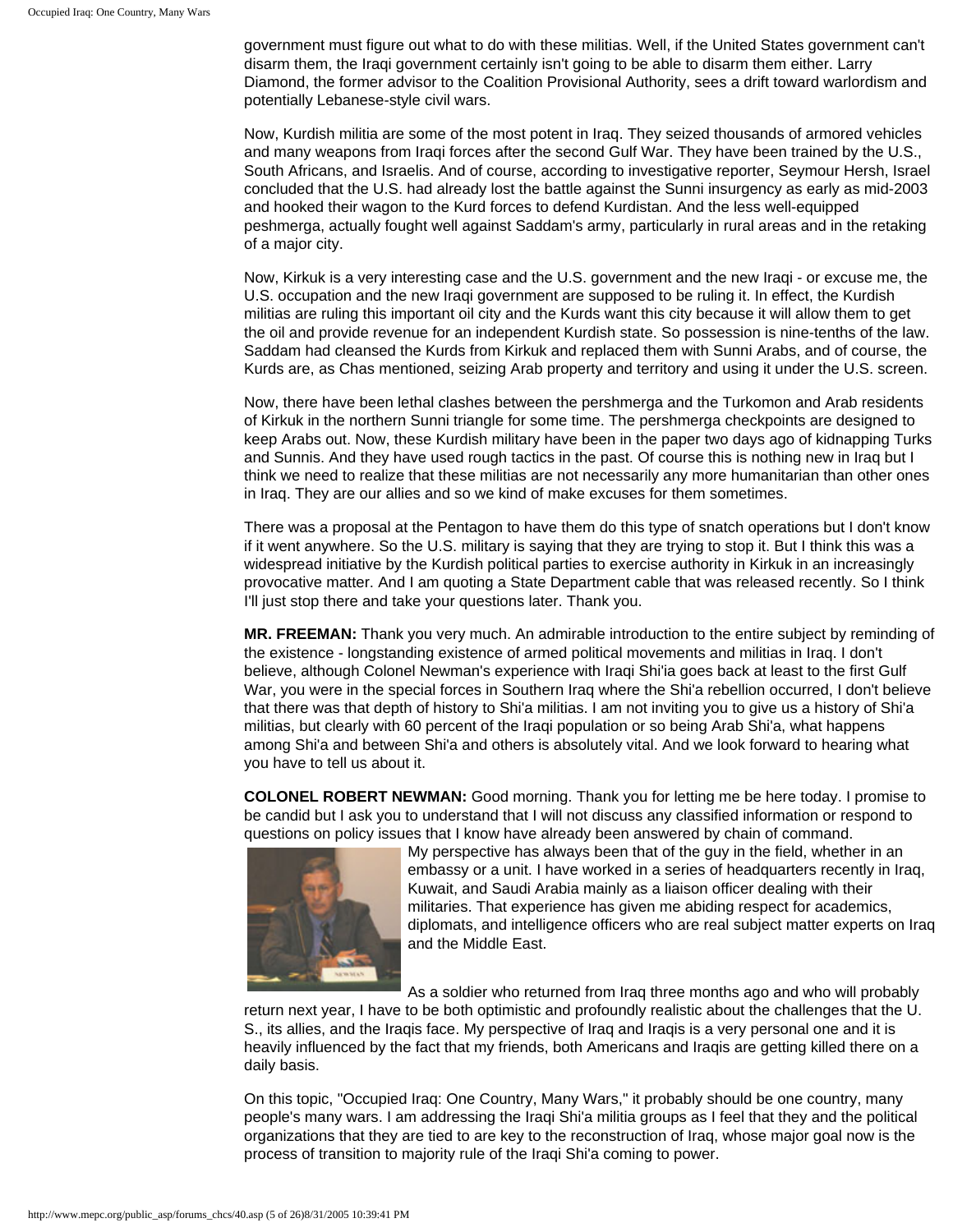Twenty years ago, Professor Phebe Marr (sp) wrote that if one can speak of an Iraqi state, it is not yet possible to speak of an Iraqi nation. Iraq's present borders incorporated averse medley of peoples who have not yet been welded into a single political community with a common sense of identity. The process of integration and assimilation has gone on steadily since the inception of the mandate, but it is by no means complete.

Ivan has just talked about the Kurdish component to that and I agree with everything he said mainly. The current elected Iraqi transitional government dominated by Shi'a and Kurdish parties, but especially by Shi'a of the United Iraqi Alliance is a significant step forward in that process. The bottom line of my remarks will be that in the near future, Iraq's political leadership and the U.S. and its allies will make a series of difficult decisions with regard to the DDR, disarmament, demobilization, and reintegration of these militias. And those decisions will decide whether the political process that has been ongoing will continue to move forward or whether it will be delayed, which has big policy consequences for the United States.

As Ambassador Freeman has mentioned, I have had some personal close contacts with the Iraqi Shi'a beginning in 1991. At that time, most of the other panel members all had a much bigger world view. At that time I was particularly knowledgeable, or so I thought, about Iraq and Iraqi Shi'a as I had just finished two years of graduate study at an outstanding Ivy League university. I first got to watch the March '91 Shi'a intifada from the perspective of Safwan and the Abdali border crossing into Kuwait.

At that time I was able to talk to a lot of Iraqi Shi'a. At that time, for the record, none of them were claiming that their uprising was due to President Bush's call for an uprising. And then later that year, while assigned to Embassy Riyadh when I went up to the Iraqi refuge camp at Rafah in Northern Saudi Arabia as a translator, note taker, the ambassador was quite clear that I shouldn't exceed that role. I was amazed to find the Iraqis organized into a sort of Congress. This was a group that I was expecting to be mainly Iraqi Shi'a from the Southern three provinces. But they were from all 18 provinces.

And every group, class and interest described by Professor Hanna Batatu - the "big blue death" is the classic for any one in Middle East studies who is studying Iraq to read. You need a small red wagon to carry it around. But everything that he had described there was present in the tents that we listened to - hours and hours of issues. At that time all of those Iraqis said that their uprising was a direct response to President Bush's call. And since that time, I got to spend most of that period in the Arab world meeting Iraqi expatriates all the time and dealing with the issues of Iraq from the countries that border it.

I was also present at the first Iraqi people's meeting on April 15, 2003 at Ur, the birthplace of civilization near Nasiriyah. That meeting was once again very similar to what I had read of previous Iraqi opposition conferences where there seemed as much, if not more, disagreement among Iraqis and especially among Iraqi Shi'a on the nature of their future state as there has been in any period since the end of the Ottoman Empire.

There are primarily two Iraqi Shi'a militia groups, even though officially they all ended last summer as Ivan explained. He mentioned securities Badr organization previously known as the Badr Corps or Badr brigades or Badr force. And then there is Muqtada Sadr's Jaysh al-Mahdi (sp). I will show my prop before Jeff makes his high-speed presentation and puts me to shame.

But if you come by and look it and, you know, for those of you who read Arabic, it has got some very simple but very powerful messages on it. And then there is a lot of other guys with guns, okay. They are linked to the Islamic Dawa (ph) party, to Dr. Chalabi, to Abdul Karim Mahoud al-Dowe (ph), who is, a.k.a. the Hattem, "The Lord of the Marshes." And then a host of others at the local level including the Shi'a and Turkomon and tribal militia up in the Tolafer (ph) area who have been clashing with the Kurds as well as with the Sunni Salafi Jihadis.

I will not discuss the Iranian opposition militia, the MEK, Mujahedin-e-Khalq, but they are also a complicated part of this process of dealing with the Shi'a militia. The issue of DDR, disarmament, demobilization, and reintegration of party and tribal militias, as Ivan says, has been recognized from the beginning is an important one. The CFLIC (ph), the military headquarters in Iraq, ORHA (ph), the predecessor to the CPA, General Garner's, all issued proclamations and the CPA's transitional



*click to see larger image*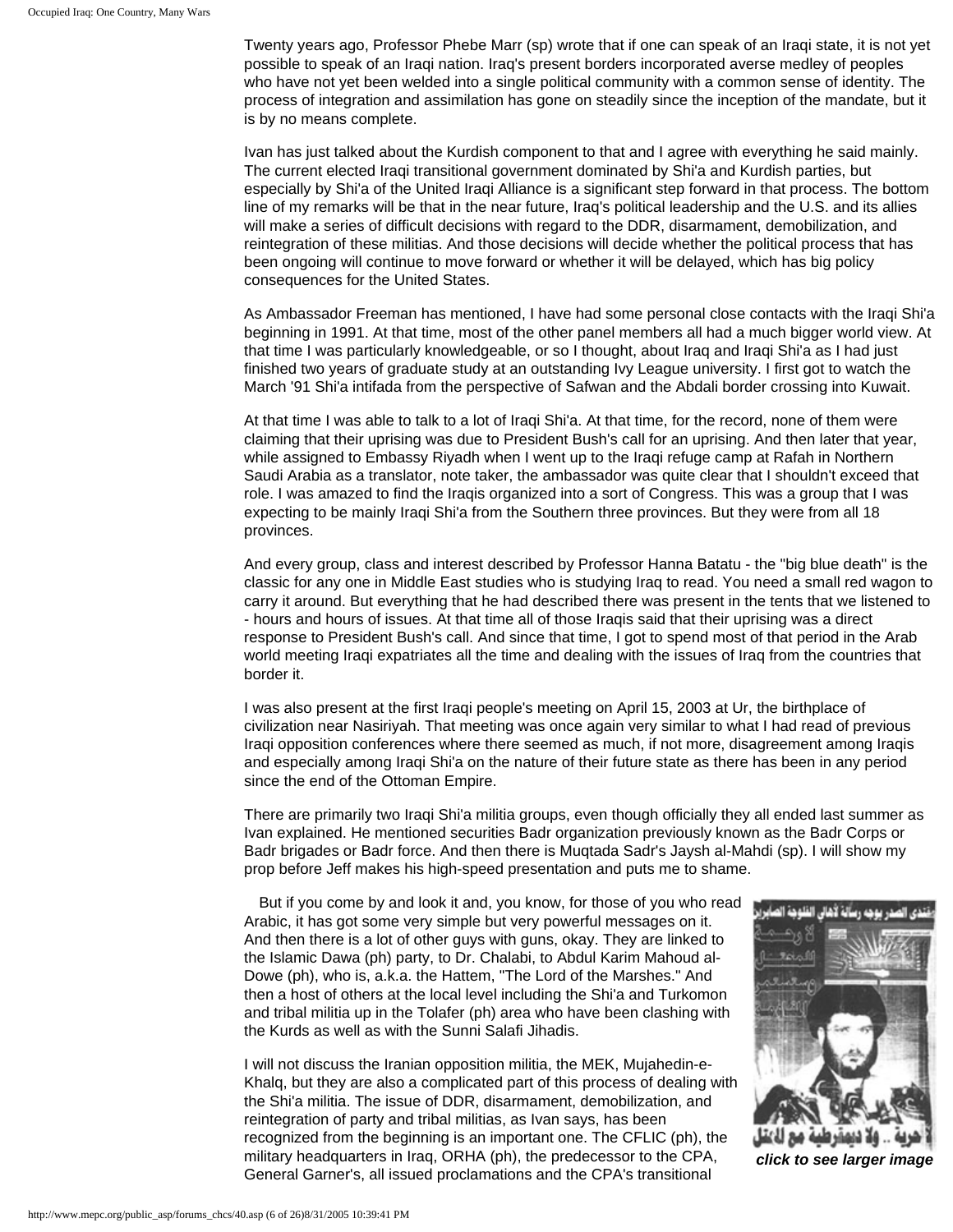administrative law, the TAL, in article 27 specifically prohibited militias not under the command structure of the Iraqi government. And the reaction at that time by those militia groups is they all officially went away. The recent contradictory announcements by senior Iraqi government officials, multiple ones on this subject in the last several weeks, are particularly perplexing and frustrating.

The Badr Corps, Fahl (ph) Badr, as the Iraqis continue to call it, officially became the Badr Organization and a political vice, a militia group following the issuance of the TAL. Probably as a response to the KDP, PUK position that the peshmerga was not a militia, but the official security forces of the KRG or Kurdish regional government. And it was notionally under the control of the central government even though Ivan pointed out there has been some discrepancy in those comments by senior Kurdish officials.

The Badr Corps members have been playing significant political and security roles in all of the province of Southern Iraq. There are senior Badr Corps members throughout the Iraqi government under both the IGC and IIG, the predecessors to the current ITG, Iraqi Transitional Government. And they have assumed significantly more responsibility with the election of the ITG. There are probably significant numbers of Badr Corps members in the Iraqi Security Forces, but there is a tendency not to admit this membership to coalition forces.

The Badr Corps officers in the ISF that I have worked with were previously field grade officers in the Iraqi Army. They claimed to be Iraqi patriots and not to be under Iranian influence. That said, they seemed to me to be concerned only about former regime elements, Ba'athis and Sunni jihadis, and not about the Sudris (ph) or about Iranian influence. The issue of Iranian ties is central to all of the Iraqi Shi'a militia, but especially to the Badr Corps, who are originally formed around the cadre of former Iraqi Army Shi'a EPWs from the Iran-Iraq war. They were reportedly trained by the past Iran IRC on an IRGC base and had IRGC advisors.

In the presence of RGFC revolutionary guard and MOIS -- intel guys, agents from Iran - as well as Iranian weapons continues to be an issue. The Jaysh al-Mahdi, or Muqtada Sadr's militia were reportedly formed in 2003 and clashed with coalition forces in April and August 2004 in a series of bloody clashes and multiple locations, but especially in Najaf and Sadr City. Jeff White has written a series of excellent articles describing, identifying those clashes as well as their impact.

By and large, they tactically defeated by the coalition forces in all of those engagements and forced to turn weapons and dismantle an incredible web of IEDs and their sanctuary of Sadr City. Muqtada Sadr has become a significant political force in Iraqi politics and may have also suffered some operational strategic defeat as his Sadrs movement was forced to morph. Muhammad al-Ya'qubi formed the Fadilah Party. And this has been described by a Professor Juan Cole University of Michigan and Fah Abdul Shabar (ph) London University.

I think we need to pay a lot more attention to the origins of the Sadrs movement in order to understand how that organization and its related organizations is morphing and playing an increasing political role. I have never personally observed any militia forces clearly identified with the Islamic Dawa party, just personal security forces, but they were identified with assassination attempts in Iraq and Kuwait in the '80s. Dr. Chalabi was reportedly accompanied by a 742-man militia when he flew into Tallil and Nasiriyah from Kurdistan in late March 2003. However, that force was officially disbanded by an order from CFLIC and ORHA in late-April or early-May 2003.

Abu Hattem or Abudl Karim Mahoud al-Dowe is one of the Shi'a leaders who incites strong reactions from many Iraqis. Whether he is a popular hero, the Lord of the Marshes, or a murderous criminal depends on your perspective. His role since April 2003 as well as his brother, the former government of Maysan Province and his Samara militia also incite debate. He is currently supposedly promoting a Shi'a federalist alternative involved Shi'a provinces under the name of Sumer (ph), which seems to be much at odds with what many would perceive is Iraqi Shi'a interests, as well as the recent proclamations concerning the Badr organization.

The process of transition to Iraqi or to Shi'a majority rule has resulted in insurgency over the past two years, which has made it very difficult for the U.S. and its coalition to establish a secure environment for the reconstruction of Iraq. Coalition forces are currently working hard with the ministries of defense and interior to equip and train Iraqi Security Forces in order to facilitate resolution of the more complex political problems. There are a multitude of challenges associated with the establishment of those forces, but progress will largely depend on the decisions made by the current Iraqi political leadership, especially the Shi'a leadership.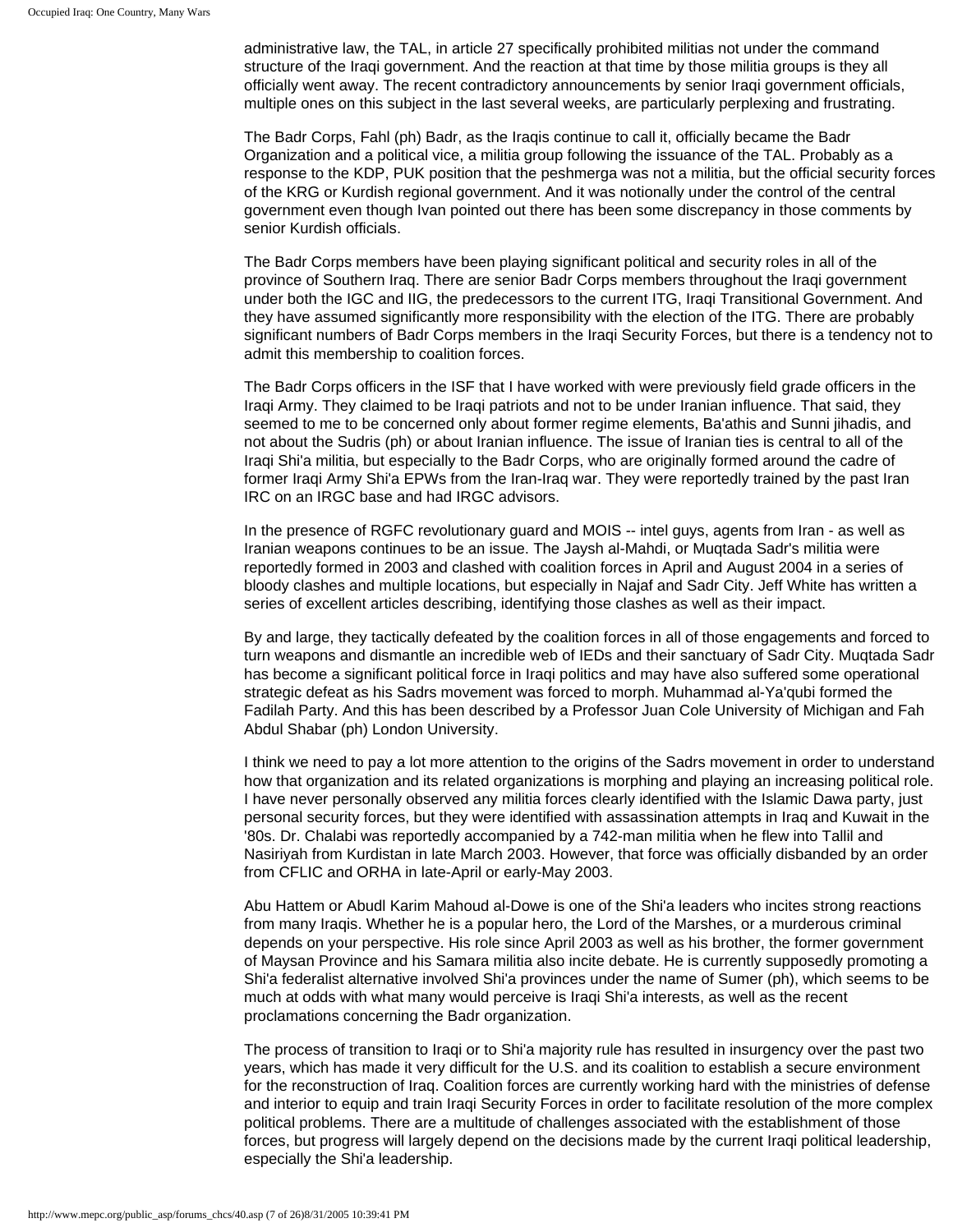If both Shi'a and Kurdish leaders continue to feel the need to maintain large armed militias, coalitions forces will be again faced, just like we were last year, with major choices in terms of confrontation or accommodation. The U.S. and its allies must continue to work hard to engage Iraq's neighbors to play more positive roles in this process to achieve regional stability. In particular, in order to influence the Shi'ia parties and their militia the US and particularly and its allies may wish to increase their engagement with Iran.

A long-term approach, a multilateral approach to disarmament of the Iraqi Shi'a militias, as well as the other militia forces in Iraq, is going to be necessary if we are ever going to develop a truly trained and competent Iraqi Security Force. Thank you.

**MR. FREEMAN:** Thank you very much. I think what you have just heard, which is an extraordinary presentation, demonstrating the level of complexity on the ground in Iraq that is not made visible to most people in this country, illustrates something that I observed in the course of my 30 years in government, which is that intelligence failures are virtually invariably failures of the intellect, not failures of people in the U.S. government to have the necessary information to make correct decisions. And it's clear that we do have experts in the U.S. Army who understand a lot about different elements of Iraq. I'm proud to have spent a short time serving with Colonel Newman in Saudi Arabia.

I wonder, as we turn now to Jeff White and begin to talk about the Sunni insurgents, whether the two previous presentations shouldn't have reminded us of this alleged report of two Sunni groups coming forward with a proposed negotiation with the coalition forces addressing two agendas, one, a date certain for American withdrawal, and second, assurances against excessive Iranian influence in the future Iraq. I wonder what is wrong with this agenda and why it has not been picked up. And perhaps Jeff can, in the course of his presentation, explain why that shouldn't be taken seriously. But I throw it out as an issue to be talked about when we get to a discussion period.

**JEFFERY WHITE:** Okay, thank you, Ambassador Freeman. I'm glad to be here. It's a pretty interesting panel, interesting topics and so on. Surely, the Sunni-Arab insurgency in Iraq is at least as complicated as Ambassador Freeman mentioned in his remarks, maybe even more complicated. But what I wanted to talk about though is why it's so hard to deal with. Why are we finding the insurgency in Iraq such a confoundedly difficult military and political problem?

Before I did that, though, I wanted to say there some things that are going right in Iraq for sure. I don't want to be accused of just looking at the empty half of the glass so I will look at the full half of the glass from the beginning. From the start, we have got a lot of things going for us. We have the will, it seems, at least for now, to persevere in Iraq, to accomplish our objectives there. That is I think in question or increasingly in question now maybe with the talk of U.S. withdrawal, date certain, and so on. Reconstruction is making slow progress, difficult progress, but yet it is going forward. It is not a win yet, but it is I think positive overall in the country.



And we have a lot of resources in Iraq. We have 138,000 troops, 150,000 coalition troops. That is a lot of troops. My view is it's not enough troops, but there are a lot of troops there. We have a lot of money we're pouring in there. We have a lot of skilled people and so on. The Iraqis now have an elected government. The political transformation process is proceeding if haltingly slowly, it is proceeding; they always make the gates. They move forward.

The ISF, the Iraqi Security Forces, military and police have massively expanded: 169,000 more or less at the last count. The key issue there is how many of them are any good? How many of them are capable of operating independently and so on. But they are expanding and the U.S. Army, the U.S. military knows how to train people. So over time - I think it's years, not months - but over time, those forces will come on line.

Just as important as those sort of factual things, there are number of processes and dynamics in Iraq that are also going well from our standpoint. We did create the elections - not we - the elections created a - hold on a second - I'm going to bring this up here - the elections created pressure on the Sunnis to make decisions about their future political life.

And this slide here ([Slide 1\)](http://www.mepc.org/public_asp/forums_chcs/Slide1.JPG) is just an attempt to capture what the spectrum of Sunni-Arab political choice is, ranging from absolute resistance and opposition on the left to collaboration. And the secretary of defense stated the other day that what we want to do basically is push people toward the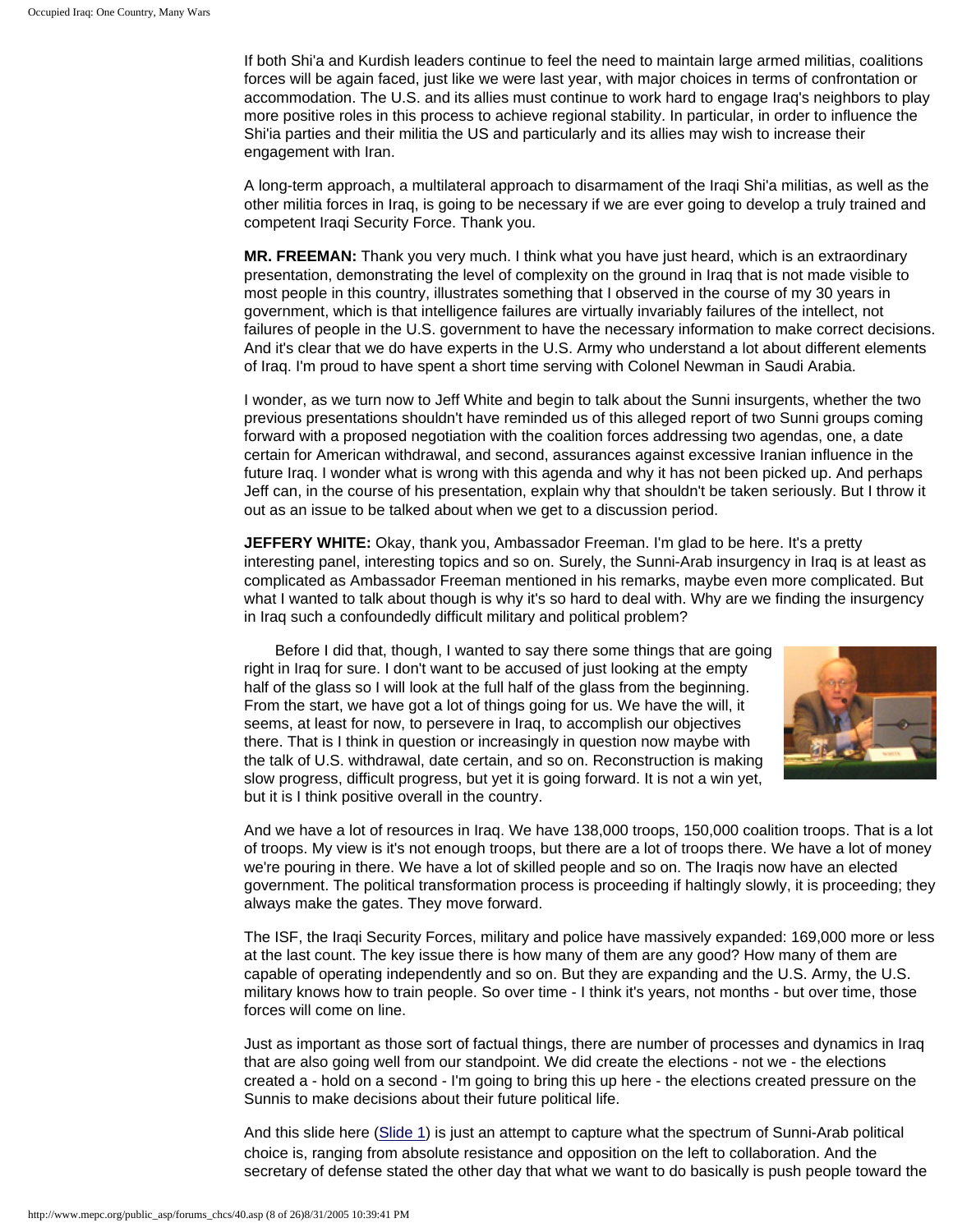right end of the spectrum. That is our objective and I think the elections did accomplish that.

We have also made intelligence gains I think in Iraq. We're getting better information on the Sunni-Arab insurgency. There has been a lot of attrition to the Zarqawi network, even in the last few days. And we have created a number of stresses. A number of stresses have developed on the insurgents, which are making their life more difficult - calls for amnesty, there is some tribal fighting out in the West, indications that the insurgents are or at least some of the elements of the insurgency are sensitive to the mass-casualty producing incidents. These are all things were seeing and putting stress on them.

Against that, though, we have to set what I call the elements of intractability, you know, what is the bad side of the situation. And I can count at least 11 of these. You can probably add some, you might disagree with some, but there is - (chuckles) - a number of things that make it difficult there, make it hard for us to achieve our objectives.

At the first you have to start with grievance. The Sunni community sees itself as seriously aggrieved for a number of reasons. They are the big losers of the war. They lost power, they lost position, they lost influence, and no jobs program or no provision of electricity can really compensate for that. So there is a definite and serious loss there. But they were never - but they are not the defeated in a sense. They didn't have a military catastrophe visited upon them like Japan and Germany did at the end of World War II to fundamentally change their outlook about the political situation in Iraq. They didn't see that. The war really passed by I think most of the Sunnis and the Sunni Arabs in an important way.

A second area of grievance is the coalition and Iraqi Security Force actions that - we have heard all of the stories of things that happen that antagonize the Sunnis. There is kind of a sense of an emerging war against the Sunnis. That is, the complex of actions produced by the government, by the security forces, by coalition action all focus of course on the Sunni population and there is this notion that it is coming down to that, that it isn't just war against resistance or the insurgents. It is a war against the Sunnis themselves.

A second major factor I think in the intractability is the early onset of the insurgency, and this doesn't get a lot of attention. But the insurgency emerges very quickly. You can see by the beginning or by the end of April it's already started, by November of 2003, it's well underway and a serious thing. And we were caught on our back foot on that issue and we never caught up. The insurgency is also pervasive now. It exists in a wide geographic area. And this is just an example of data we have for May, which shows the number of provinces or the provinces in Iraq where insurgent activity is in fact taking place [\(Slide 2](http://www.mepc.org/public_asp/forums_chcs/Slide2.JPG)).

There are now what look like zones of resistance - the area from Tall'Afar to Mosul, the Euphrates Valley down from the Hizbaya (ph) the Syrian border down to Fallujah, Northern Babil Province. These are not just one little town here or there. These are beginning to look at least like actual zones of resistance.

And the insurgency, resistance, whatever you call it also pervades the Sunnis in a psychological sense. Notions of resistances, notions of jihad, that is in the Sunni-Arab mind. There are lots of myths now that are developed about insurgency and resistance. Our sniper, virgin soldiers, you know, bloodless or woundless death - these are thing that are talked about within the Sunni community.

The insurgency is also persistent. This is the incident trend [\(Slide 3](http://www.mepc.org/public_asp/forums_chcs/Slide3.JPG)) beginning in the - starting December of '04, of December last year running up to the first week in June. And you can see it goes up and down, but basically it persists. And this slope here - it is the slope leading up to the elections you have the falloff in activity after the elections and then down here in March or in April, May, June, you begin to see peaks of activity again.

It also persists in individual places. It has proven very difficult for us to secure any area on a permanent basis. The oil-spot theory of counterinsurgency doesn't seem to be working. These are just four towns we selected ([Slide 4\)](http://www.mepc.org/public_asp/forums_chcs/Slide4.JPG). Do you see what happens to Baghdad? It goes up and down, gone up dramatically. So you get these changes in the level of activity, but basically it just continues to go on.

It is also imbedded. I think now in the Sunni community it is hard to say how deeply it is imbedded. There is some level of popular support. It's penetrated in a number of Sunni-Arab institutions and so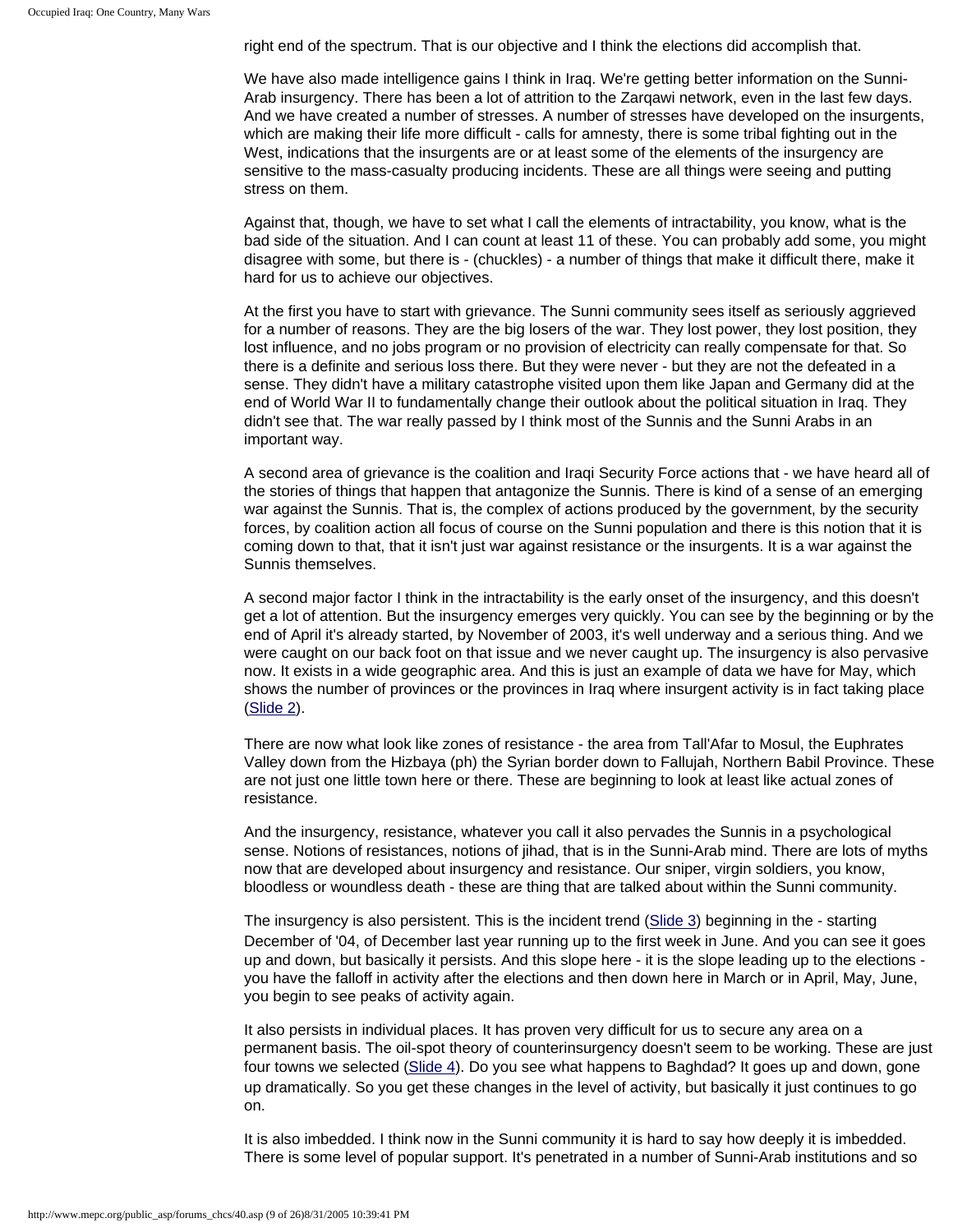on. It is decentralized. There seem to be at least two major elements I think functioning. One is the Ba'athist element and the other is foreign jihadis and they are cooperating.

On the jihadis themselves, I think they have captured the attention and the imagination of people probably more than they deserve, but that can be argued ([Slide 5\)](http://www.mepc.org/public_asp/forums_chcs/Slide5.JPG). There is some issues about numbers and so on. But the effects are for sure there. They produce lots of casualties, horrific images and so on. But they also provide a hard edge to the insurgency. They are a stiffening element. They will do the most terrible things and they set the benchmark for true resistance, pure resistance against the coalition.

And the insurgents are adaptable. This slide here shows how they match weapons to targets [\(Slide 6](http://www.mepc.org/public_asp/forums_chcs/Slide6.JPG)). In the upper left, that is how they attack ministry of defense troops - some of the weapons they use against them. EDs are explosive devices; SA is small arms. On the right here we have how they attack police forces and on the lower part of the slide is how they attack coalition forces, and this just for a period of the first two weeks in June. And you can see they don't attack everybody the same way. They match their efforts according to the target, basically for best results.

And the insurgency is lethal ([Slide 7\)](http://www.mepc.org/public_asp/forums_chcs/Slide7.JPG). One of its main productions is death. They kill lots of people. They kill quite a few Americans, they kill many more Iraqis and so on. And so this lethality is the handmaiden of intimidation. They have an intimidation campaign that operates - that has operated basically since the earliest days in the insurgency aimed at undermining the transitional government, holding the Sunni population enthralled. And the killing supports that.

They also do a lot of things to contribute to instability. And this is the track of the spring bombing, you know, what we call the spring bombing offensive ([Slide 8\)](http://www.mepc.org/public_asp/forums_chcs/Slide8.JPG). It begins in earnest. There is always some level of bombing activity. And these are car bombs or suicide bombs of any type. And it begins to peak at the period of the new formation of the new government and continues along sense then.

As I said, they do a lot of attacks. They carry out a lot of attacks on collaborators ([Slide 9\)](http://www.mepc.org/public_asp/forums_chcs/Slide9.JPG). This is one of their main lines of operations. You can see the peak. This point here represents the fighting at the time of the Mosul and Fallujah events. This is the build up to the election. And these are attacks on government forces, government individuals, people supporting the government. You get the falloff after the elections and then it begins to build back up again as you go into April and May.

Basically we think that the insurgency will persist in its activities over time. This chart ([Slide 10](http://www.mepc.org/public_asp/forums_chcs/Slide100605.JPG)) shows what we call their five lines of operations: counter stability, counter election was the sixth line they added just for the election period, counter reconstruction, counter mobility, counter collaboration, and counter coalition. And all - just basically all insurgent activity fits into one of these - all of their actions fit into one of these categories and you can see how it evolves over and changes over time. And the bottom half shows how it has been conducted basically since the election. And we think they are fundamentally they are going to continue along those lines.

Since I have got to finish up here, I'll just a make a couple of - (chuckles) - on-balance type requirements. The first thing we have to remember and always keep in mind here is that this is in fact a war, and - (chuckles) - war is a contest between at least two sides. And their side holds a lot of cards. They are not just simply responding to our actions. They have a lot of resources and they have a lot of capability to employ those resources.

I think critical for the future is at some point the Sunnis have to see the futility of resistance. The Sunnis as a whole have to see the futility of resistance, the futility of the insurgency. They have to recognize that that is a dead-end street; they can't win. And closely related to that I think is the level of U.S. forces on coalition forces in the country. We have to have enough troops there to do the job and that means basically suppressing the insurgency to a level consistent with our other objectives, giving the ISF time to grow and become effective, extending governance into Sunni areas, and allowing the political process to go forward.

And my own view is that we don't have enough troops there to do that. So instead of talking about withdrawal, the argument - (chuckles) - ought to be turned on its head and we ought to be talking about getting enough forces into Iraq that can create the conditions that support our objectives. And with that I will conclude.

**MR. FREEMAN:** Thank you. Actually, Jeff, two things. First, thank you for the superb presentation. Normally we don't like view graphs or Power Point, which of course are - you know, a weapon of mass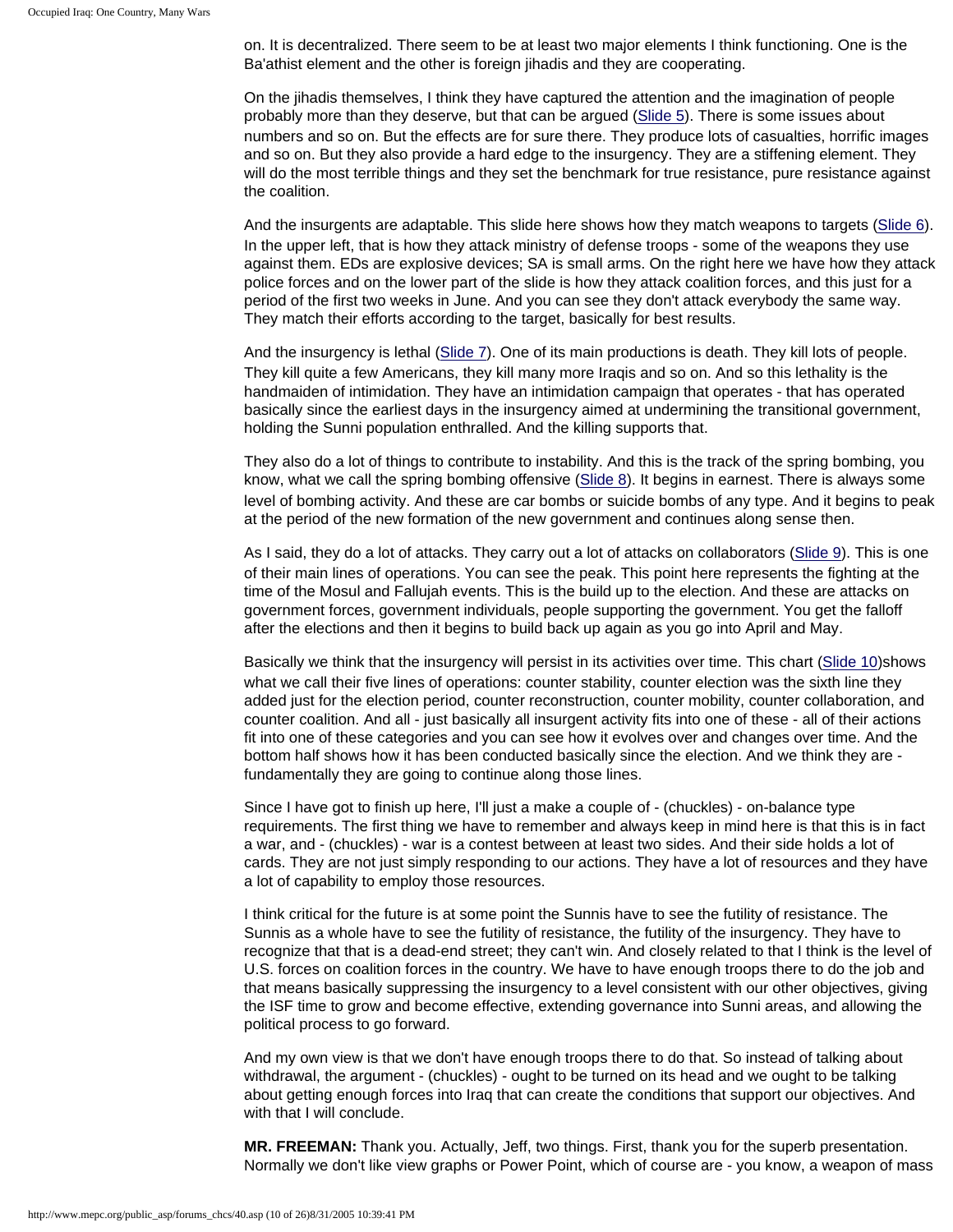destruction. Death by Power Point is a daily phenomenon in the Pentagon. But you have demonstrated the utility of such things I think quite convincingly.

The last time we discussed Iraq I believe Colonel Lang concluded the discussion by noting that while many of the panelists saw problems in our operations in Iraq that would justify withdrawal, the American public did not see things that way and that proposing solutions to a problem that is not perceived as a problem is an exercise in political futility.

My sense is that in fact people do now see a problem in Iraq and I think Jeff has very succinctly and helpfully reminded us that to the extent that problem has a military solution, it may require a greater investment of resources probably than a lesser one. That raises the question whether it's politically viable even with a greater investment of military resources or whether we have so much at stake in Iraq that we are willing to make that investment. And I'm sure Pat Lang will have a thought or two on these subjects and I turn it over to Pat.

**PAT LANG:** Good morning. Can everybody hear me? You know, I'm struck by Ambassador Freeman's statement about really, really superb intelligence failures being failures of intellect rather than of data. And in many cases that is really true. I think you could probably argue that that wasn't the case with the 9/11 attacks but in the really big strategic questions, I think that is true.

And you always come back to this business of is the glass half-full, is the glass half-empty. I have been a winner and I have been a loser in the great game of counterinsurgency and been on both sides of that, and it isn't at all clear to me that the present state of affairs makes it very, very clear actually how this business is going to come out in Iraq. And I would easily concede in fact that the glass is halffull. I don't have any problem with that at all.

**MR. LANG:** But in fact, you know, because a great many things have been accomplished and things on the political side - all of the milestones have been met, forces are in the process of being trained, and as was observed, the United States Army knows how to train troops -- we get it right eventually and there will be a substantial force there. There have been a lot of civil affairs things done, a lot of infrastructure being created, and it's very hard to argue with the fact that this has done a lot of good.



On the other hand, I am afraid I have the conviction in my heart that in fact what has happened so far is largely irrelevant to the probable outcome of the war in Iraq because I believe there is a basic intellectual failure occurred in the process of deciding what and where and how much we were going to do in Iraq. And you see -- you have heard the essence of this problem explained here this morning. And I'm very lucky, by the way. I don't have to do a data call here today because my colleagues have taken care of that so wonderfully. So I get to just kind of muse on this subject.

But in fact the problem really with this place - Iraq - as in all the other states in

the region, except one, is in fact that these places are not nation states. You know, the assumption we went into Iraq with was that Iraq was a nation state and that in fact Iraqis were one people and that they would perceive their interests as being aligned in such a way that once they are released from the tyrant's grasp in fact they would move forward into a bright new dawn. And this was just not correct, in fact. It isn't true of any of these places out there.

It is very easy to fall into that idea because of the fact that these places, as was also said, are all in have been in the process of becoming nation states ever since the end of the First World War or the end of the Ottoman Empire, the various machinations of the colonial powers. They have been in a kind of pressure cooker trying to become nation states inhabited by a single people in each case. But in fact they weren't anywhere completed anywhere and Iraq was certainly and exemplar of that in fact.

So what has happened is that we - by demolishing the national government of Iraq and its national institutions - the army, the civil service, et cetera, et cetera, even indeed, the much hated despised Ba'ath Party in Iraq, what we did is we screwed the lid off the jar and released all of the inner pressures.

Now, I say that at some risk because somebody will get up to this microphone up here and say to me in fact that I am following the path of the colonialists in seeking to divide them in order that they can the people of this region can be more easily ruled. Well, you can say that all you like, but in fact I happen to know what the truth is and in fact the truth is that these people are much divided.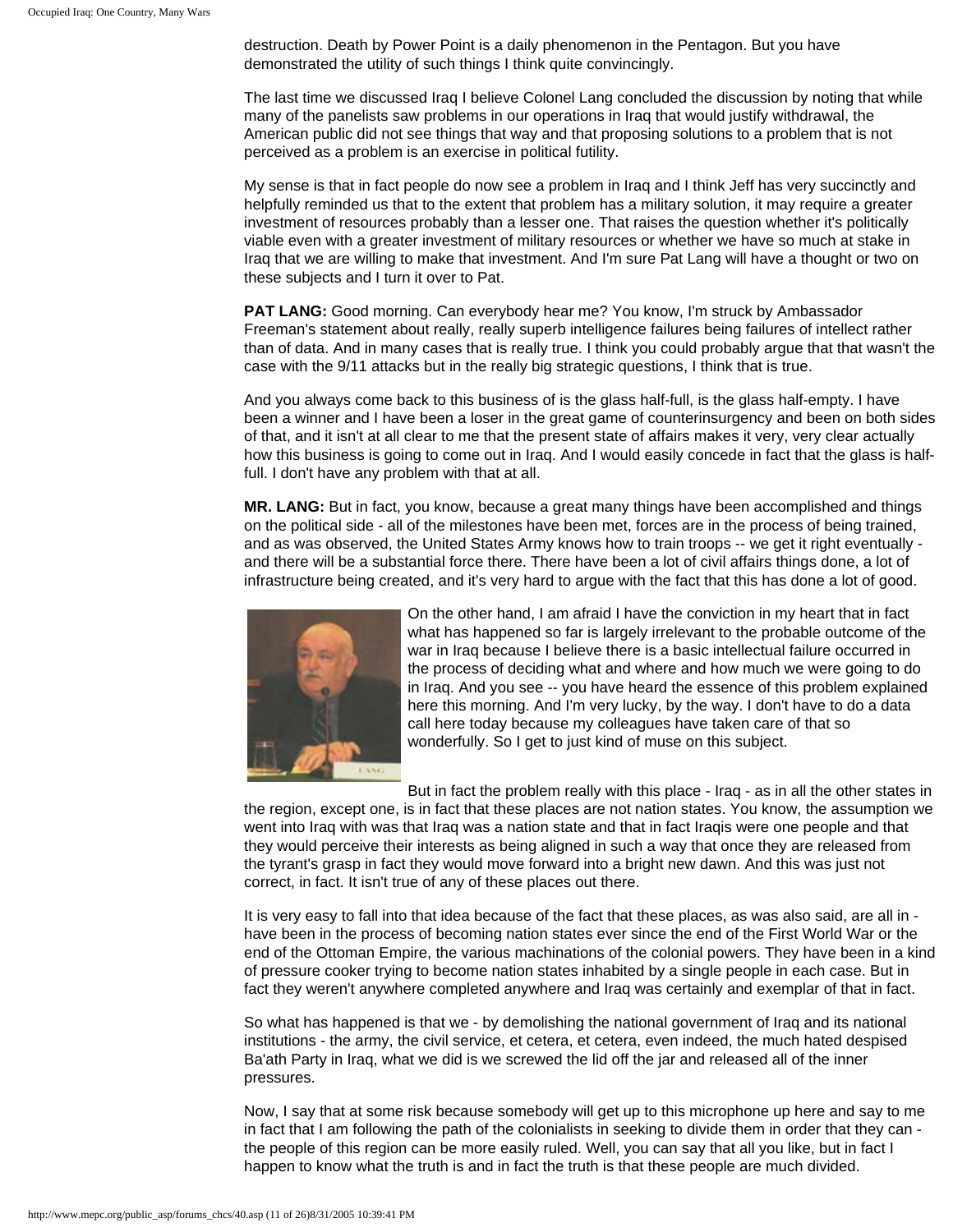And that leads directly to the fact that the general officer who made the statement Ambassador Freeman referred to, in my opinion, if he really meant that, he just doesn't get it in fact because what you have here is you have a number of different peoples, factions, ethnic groups, sectarian groupings of one kind or another all having been released from the coercion in which they were being held in kind of stasis - the Iraqi people, who are now striving to achieve whatever it is they think is in their best interest.

At the same time, do many of them believe in fact that they should be Iraqis and they should feel that way? Of course they do. We all know what our higher aspirations ought to be. But what we really believe in our heart of hearts as to where our real interests lie is another matter. So you have all of these people in fact struggling against each other.

So I would say the Iraqi insurgency, or indeed many insurgencies - it appears to me, after having talked to a bunch of folks who have come back from there and who worked in the business of trying to figure this out, that in fact I really believe there was a stay-behind operation as we would have called it in special forces with regard to resistance to foreign occupation - that there was such a plan and there were caches of material around the country, certain institutions were giving the - mission of handing out weapons to people, which they did.

I had one young woman who is a military intelligence officer ask me why it is that every house they go into in Iraq has at least one or two AK-47s in it and a case of ammunition. And the answer is largely that the previous Iraqi government issued it to people because they had a program of setting up for resistance to occupation. I have had other people tell me that if you go through in the non-jihadi, noninternational jihadi vast bulk of the insurgency - and by the way, I think it's not a good idea to keep calling them Ba'athi, Ba'athi, Ba'athi all the time because this really is a term of denigration which leaves - you're minimizing in fact how substantial they really are.

But if you look at those groups, and the many different groups that are centered by personality and region and tribe and one thing or another - former military unit, whatever - if you get down, winnow down through these things, you find at the heart of each of these groups that there one or two guys who used to be officers in the Iraqi Army and who - on a rough kind of basis coordinate the actions of these groups in such a way that you can see shifts in targeting strategy and you can see trends in doing this and that. It cannot be all together happenstance for that to occur in that way.

So I think you have a lot of different things like that going on at the same time. Supposedly, this same senior American officer wanted to know why - that he couldn't understand all of this because in fact they weren't coordinated enough. Well, I would say to you this is early days yet. I mean, if you want to make the analogy of the great Vietnam thing, which was the greatest insurgency thing of all time probably, it wasn't until about 1949 or '50 that the Vietminh got everybody in the country sorted out who was fighting the French and unified them under communist command so that you didn't have a multiplicity of groups that weren't just loosely coordinating with each other.

So what are we into this? We are into the second, third year of the war. Give them two or three more years of this going on and you'll probably see them under the hammer of our pressure unified more and more with the jihadis kind of standing off to one side. But they are going to go in that direction and you can see that it is almost inevitable that that will happen. And the reason the thing got started so fast was that there was an existing, in my opinion, plan for the generation of resistance throughout the country. And that is why it got started up so quickly.

Now, I think you have to be very, very careful about a number of things you want to say. Now, my dear old friend and colleague, Jeff down here, thinks we ought to have more troops in the country. And I would think that if we are going to persist there that would certainly be a good idea. I just don't know where we are going to get them, you know. I have a difficult time with that and I'm sure he does too. How much more can we use the National Guard? How many more rotations can we have with shorter tours of duty, of regular Army and Marine Corps units? Now, there is a limit to what you can ask people to do in fact under those conditions.

So there is a question as to where you will get these people. Everybody here knows that the return to a draft is politically impossible and that in fact you don't get much out of a draft anyway; you get a lot of semi-trained privates who are 20 years old and you have to cadre your other units to get leaders and then you generate units. You have got another two or three years there in order to generate a brigade or a division. You know, this is a long and slow process if you do that.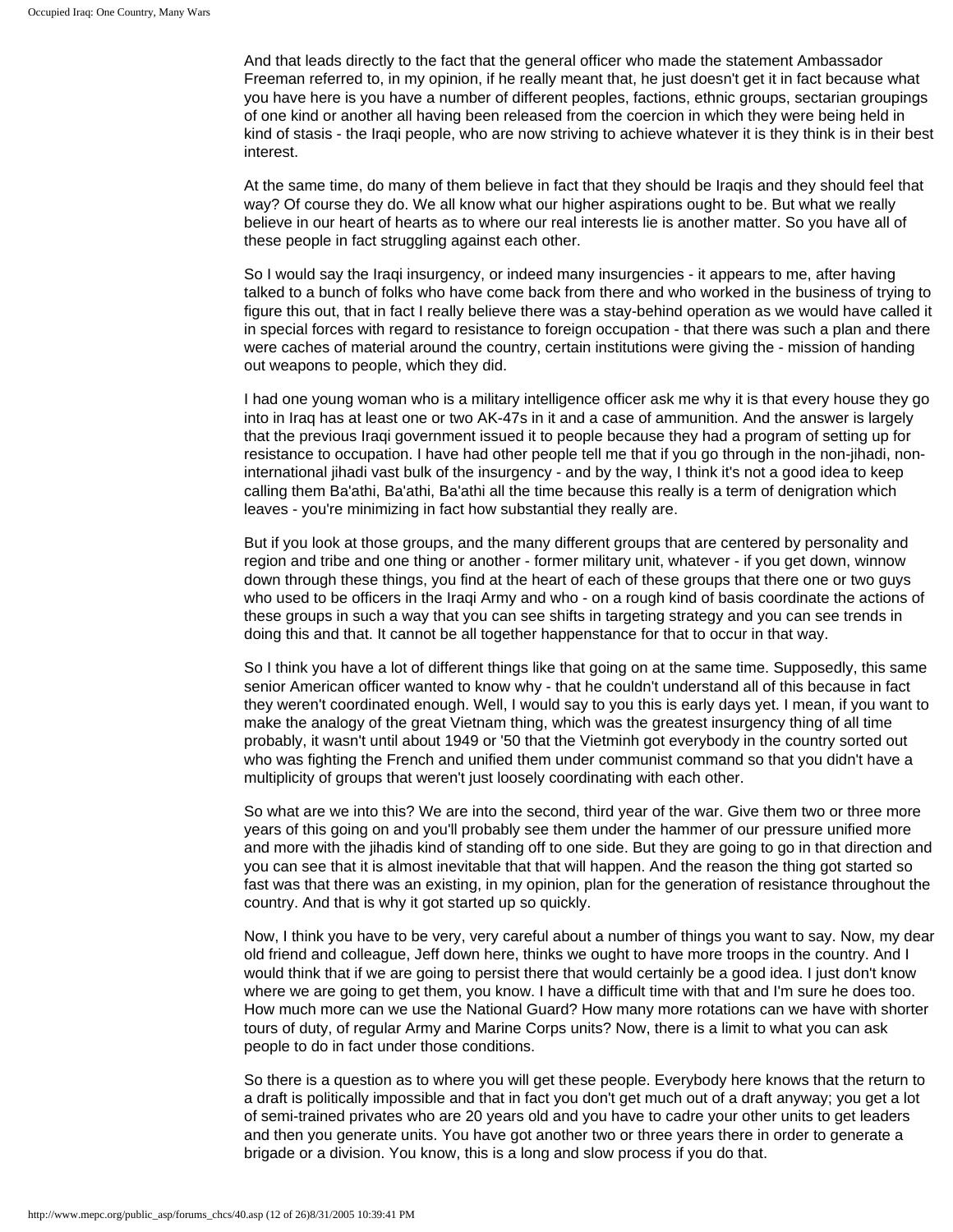So you really can't do that I don't think. On the other hand, people want to talk about a quick withdrawal from Iraq, setting a timetable. I am against setting a timetable because that really will telegraph your actions to the insurgents in fact. And you have to consider the fact that we have now done this and when we withdrawal, we will have to live with the consequences of what we have done because anybody who knows what happened in Vietnam, what happened in Algeria, what happened in this place and that place know that a great many native peoples who sided with the foreign army suffered horribly as a result of that, suffered horribly.

Think of how many millions of Vietnamese left. Think of all the thousands and thousands of Algerian dock workers and things like this - were put to the sword literally by the FLN when the French Navy left Oran and places like that. Think about that. You have to start dealing with the idea - what are you going to do with refugees in this country if you pull out all of the sudden. So this is not a very good idea either.

The other thing you have to consider is to what extent is the Iraqi example typical of every other place in the region. And Ambassador Freeman likes to quote my one inspired moment I think in which I said that we have probably not invaded the real Iraq; we had invaded the Iraq of our dreams. But in fact, if you look around at these other places, to what extent are we not doing the same thing there.

Look at Lebanon. Look at the incredible claims that have been made with regard to Lebanon in the aftermath of Rafik Hariri assassination, that everything would be wonderful, it would be a wonderful democracy, a completely new system of government would exist, all of that kind of business. In fact, what is emerging from their political process is simply a reshuffling of the deck with the same players coming up with very substantial control of the government and with Hezbollah having a yet larger and stronger role in the functioning of the government.

You can look around at other places around the region. Are they that much different? I mean, look at Iran. We have been claiming in fact that - it's clear we have had in mind that a youth-led revolution was about to occur in Iran that would bring to power a pro-Western government, which would probably ensure the good behavior of the Shi'a Iraqi government. Is that what it looks like today in the election? I don't think so. So we have to be very careful that we stop in fact projecting ourselves onto these people and start trying to understand them for what they are. Thank you.

**MR. FREEMAN:** Thank you very much. I think Jeff said that the key to success against the insurgency, which is what we have been discussing today, is to convince them that resistance is futile and that they cannot win. And I think we have just heard a very good point made that we are getting much better at combating these various insurgencies, but the insurgents are getting much better at combating us. And in fact, one of the major concerns in the region, which I have just returned from, is that the large number of jihadis going into Iraq are receiving the world's best training from the world's best-armed forces about how to conduct urban operations and will in time go home or re-deploy elsewhere in the Islamic world or perhaps even to our homeland.

Do we really have the option of hanging on - this question of where additional forces, if they are required, would come from really is crucial. I mean, do we have that option? If we don't then we're probably wasting time talking about it. And I think that my final point is that the fact that we will be held accountable for the consequences of our intervention in Iraq is unassailable. So the question is then, since that intervention presumably will not last forever - it will end somehow, sometime - how do we mitigate those consequences? How do we reduce those consequences so that we can live with ourselves morally?

And I guess the final point is I'm delighted at the discussion and the quality of the presentations today. I don't think you can solve a problem if you don't understand it. And I think the level of expertise on the military level that has been demonstrated here is a prerequisite to beginning to consider what we do in a situation that clearly is not getting better. But this of course brings us to reality-based analysis (which is out of favor in Washington), and it reinforces the political incorrectness of this entire gathering, I suppose.

We now turn to the question/comment section and several old timers know the rules and have immediately put their hands up. If you do that, I will note down who you are and then I will call on you in sequence. And, Jeff, you're first. You're second. You're third. You're fourth. Please tell us who you are.

Q: My name is Jeff Steinberg. I'm with EIR Magazine. There's another aspect of the Iraq situation that's been a point of great confusion to me and I'm hoping maybe the panelists can comment on this,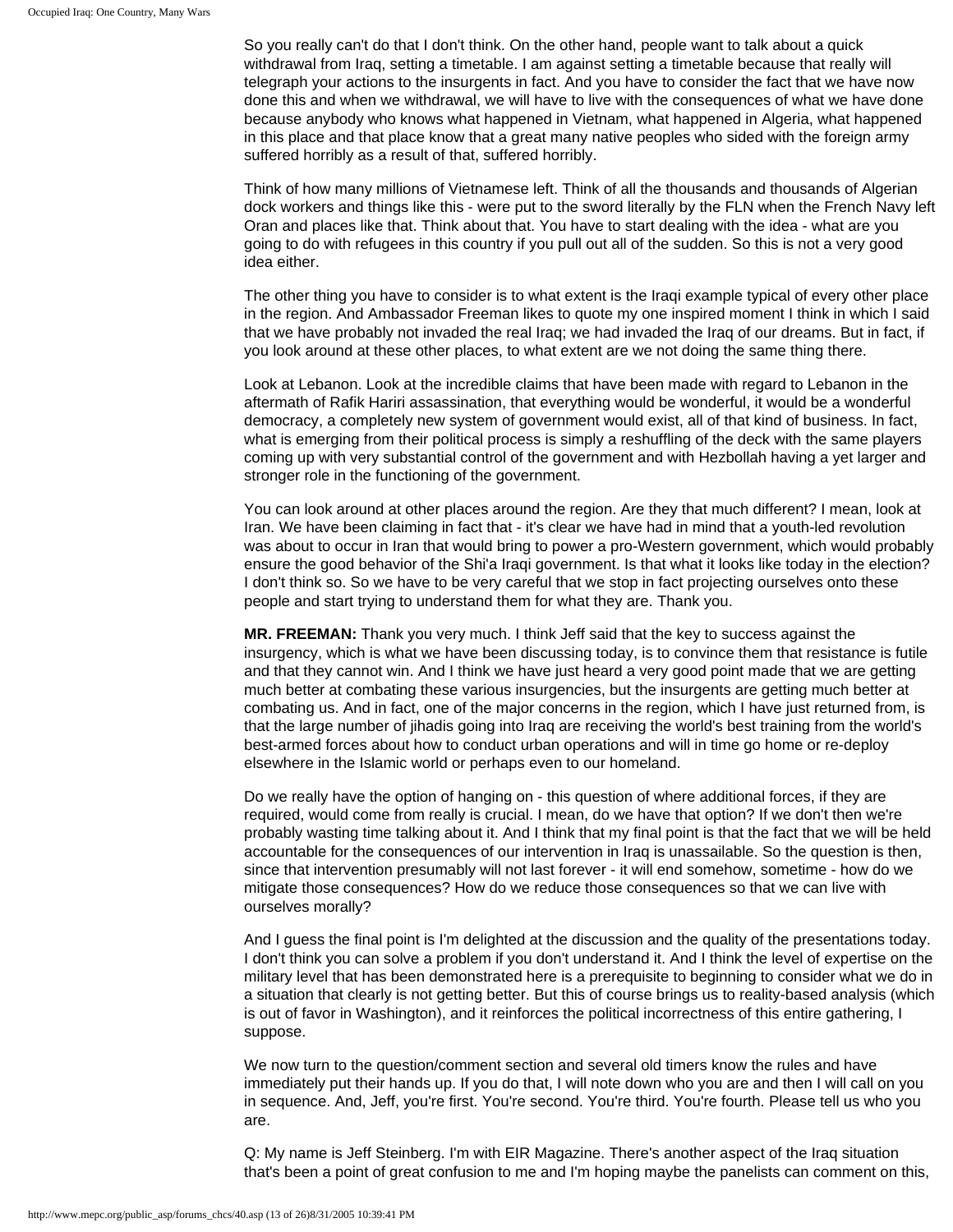which is that it's not clear to me that there's really just one occupation of Iraq. I'm confused about what the objective of the occupation is. Some people seem to think that there's an element of a permanent or semi-permanent military presence to secure the oil fields. Others say that we want to bring stability and leave. It seemed at one point that we were pursuing a kind of traditional occupation, utilizing the nationals and as much of the existing governing infrastructure to put things together quickly. Then we de-Baathified and reduced the military to nothing and seemed to adopt a sort of a Shiite-only strategy with a Kurdish corollary to that. And in the recent period, it seems that Rumsfeld and Rice and Zoellick have been running over there to make sure that the Sunnis get a greater share of the action. And I wonder whether that's going to produce the long-waited other shoe dropping, namely, some kind of much more substantial Shiite opposition to the U.S. presence. So I'm wondering - and then the final thing is that there's an overt American and British component to the coalition occupation. I'm not sure that American and British interests are identical there, and then there's the issue that Ivan raised about the Israeli presence, which is sort of a - (inaudible) - factor, but they're a regional power as well with their own interests. So I'm hoping possibly some clarification on what the actual U.S. objectives are there.

**MR. FREEMAN:** I think that's a very apposite set of issues to raise. I'm sure all of the panelists will want to dive in. It does bring us back to the statement of the president that we don't have an exit strategy; we have a success strategy. But if you don't define what success is, it's pretty hard to know what that means. And I'd like to ask the panelists to tell us what they think success will be. Pat, you start.

**MR. LANG:** Well, I think that at this point, and you have to figure from this point - you know, you can't go back a few years and say what you think ought to have been about something like this because you actually are in the situation. I think that what we have to try to do is to try to influence the Iraqis, all the different kinds of them, in fact, to create a sufficiently stable situation so that we can justify our own withdrawal. I don't think our presence there has anything to do with strategic basing. If anybody ever had that fantasy, they gave it up a long time ago, I think, probably at one of the crests in Jeff's charts. And I don't think it has to do with our wanting to own their oil. We just want them to sell their oil because of the - you know, the more oil in the market, the cheaper the price and it's much too expensive now. So the only thing I think we could possibly have as a goal is to achieve sufficient stability so that the resistance dies down to a level at which we are justified in withdrawing our forces. I don't know what else you could do.

**MR. FREEMAN:** Ivan, would you like to comment?

**MR. ELAND:** Yeah, I think that - I'm pretty much a radical on this. I think we lost the war a long time ago and we just don't know it yet. But I think the president actually could get out of this by realizing that Iraq is a fantasy and that he should encourage the groups to form a loose confederation or maybe, even partition the country, and that's the best - there are a lot of problems with that, too, but I think we're so far in the hole that that's about the only thing that can have a chance of achieving longterm stability in that area. I think the real problem is that everybody wants to control the central government in Iraq because traditionally the central government - whichever group controls it oppresses the other groups. And of course, it's been the Sunni that controlled the government. But now the Shi'a and the Kurds are trying to control it.

But I don't think any group is going to be able to achieve that and I think there's so many militia running around and we haven't talked about those, but it's going to be impossible to get rid of those because no one has confidence that the Americans are going to stay long enough to do this. What the insurgents want to do is what the North Vietnamese and Viet Cong did is just outwait the stronger party - and when there's talk of withdrawal in Washington, the Sunni guerillas are emboldened. And all the other groups start saying, well, gee, I wonder what we do when the Americans pull out and the popular opinion tanks, which is already has, what do we do? Well, we keep our militias.

Well, it seemed to me that the South Vietnamese government had a problem dealing with the Viet Cong when they had a standing force available. We dismantled the force and are now trying to create a security force with the Sunni insurgents who are actively attacking the police to discourage people from signing up and attacking security forces. So I don't see this getting any better, and I think the president could say, if he were to be able to reach some sort of a confederation or partition that he had genuinely dismantled the Saddam Hussein regime and he gave the Iraqis the best chance for stability and prosperity. And it would give him an interesting way to get out of it.

But I think security could be provided on the local basis by the militias and of course, in the Sunni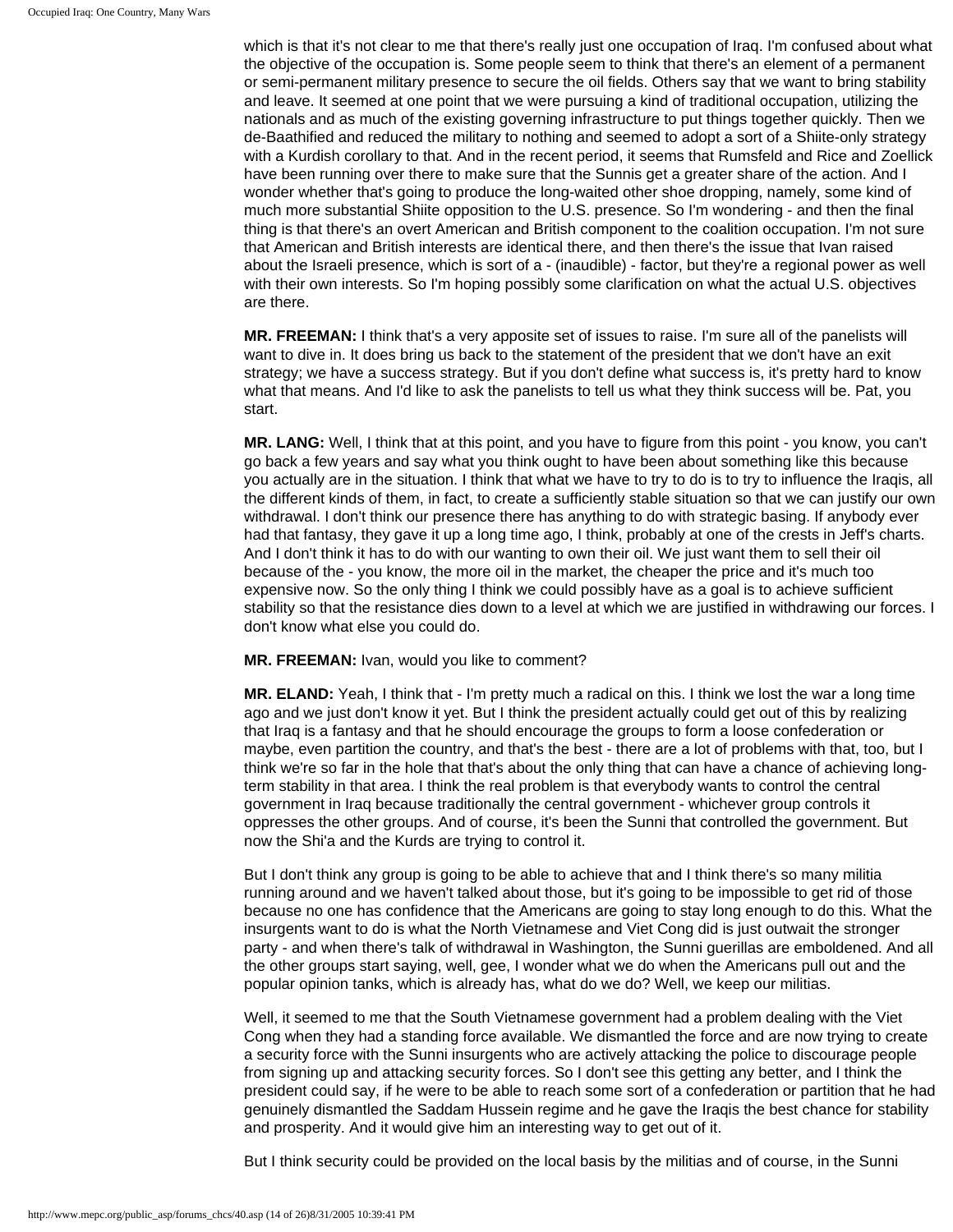areas by what is now the insurgency. You could have an economic confederation so that you still have a large market, et cetera. And maybe if people weren't scared that the central government was going to oppress them and if they had local autonomy, some sort of a confederation might be the best thing because then there would be less of a problem with groups falling on the other side of the border.

**MR.FREEMAN:** Well, that's a question, and everybody does want to weigh in. I think the question of confederation, however, misses the key point. What is the basis for stability in Iraq if it's not based on this majority? And the majority is Shi'a and they want control of Iraq. And the issue is how much, how many rights they are prepared to grant to others. So the question then is, to go back to Jeff White's formulation, if the answer is a Shi'a majority-controlled regime in Iraq, at what point do Kurds or Sunni insurgents conclude that resistance to that is futile, because if they don't, then you're there preventing a civil war or participating in one.

**MR. LANG:** Well, I don't know in what sense we're not already involved in civil war there. If you look in the dictionary, I think we're avoiding the word civil war, because it gives a sort of dignity to the insurgents who then have this more or less status of belligerence. Nobody wants to do it. If you look in the dictionary, it says quite clearly that civil war is a war fought within the boundaries of one state by ethnic or religious or political factions for control of the state. If that's not what's going on, I don't know what the word means. It doesn't make any sense. I think we're just doing that because it's politically inconvenient for us to call it a civil war. And the news media, astonishingly, go right along with that.

I will also say that I think the idea of confederation is probably a lovely idea but I don't think it is very well received in the Arab or Islamic world where the ideal is unity, not that kind of dissipated authority. In fact, you look around in the history of the Arab world, you don't see too many confederations. There's the Federation of South Arabia, which the British tried to set up, which fell flat on its nose very quickly. Then you have, of course, the U.A.E., which was a federation of more-or-less absolute monarchs, one of whom was appointed to be president of the federation. I don't think that's a good example either.

And lastly, I think you need to be real careful about the South Vietnamese example because in fact there were three wars going on in Vietnam. One was the war against the guerilla militias and terrorists, the people like that, which was more-or-less analogous in some ways to what's going on in Iraq. Then there was a war of the main force units, out in the bush, where they had regiments and divisions with armor and artillery, and these are the people who defeated the French Union forces at Dien Bien Phu and gave us one hell of a run for our money. And you don't have anything like that in Iraq and are unlikely to have it in my opinion. So we're talking about the government being able to overcome the guerilla enemy rather than the main force enemy. You know, good old 325th NEA division, who I used to know well. And so I think this is a different situation.

**MR. FREEMAN:** I think Ivan, we're going to let you have at this again later but the others should go first. I just note that there is one often-missed analogy between Vietnam and Iraq, namely, the majority of French casualties were caused by suicide bombers in the period leading up to Dien Bien Phu. So this is not a new invention of the weak. It is something that occurs repeatedly throughout history.

**COL. NEWMAN:** Just going back to the original question, I'm aware of no hidden agendas or plans for the creation of strategic military bases or occupation of the oil fields, and agree with Pat Lang that only a madman would think that would be a feasible course of action. There have been others that thought that we could have long-term massive facilities in the heart of the Arab Middle East for long periods of time. And including after the first Gulf War, there were a lot of people who thought there had been a paradigm shift with our relationship in Saudi Arabia and that was a very difficult period. As I remember, my Ambassador had the great difficulty in convincing a lot of people in Washington that that wasn't the case.

### **MR. FREEMAN:** Jeff?

**MR. WHITE:** Well, I think that Pat Lang's formulation of the strategic dilemma the United States finds itself in right now is quite accurate and Bob agreed with it as well. In my mind though, there's always been this tension in the American approach to Iraq between winning and getting out. Gen. Conway said that our objective is to win in Iraq and not to withdraw. If that's true, there are certain conditions that have to be met for winning. Equally, if our overall objective is to get out as Pat suggested, there are certain things that we ought to be doing. But I don't think that that dilemma between winning, however you define that, and getting out has ever been fully resolved and that has lead to a lot of the problems we have experienced in Iraq. It relates to issues of how many forces, the political solution,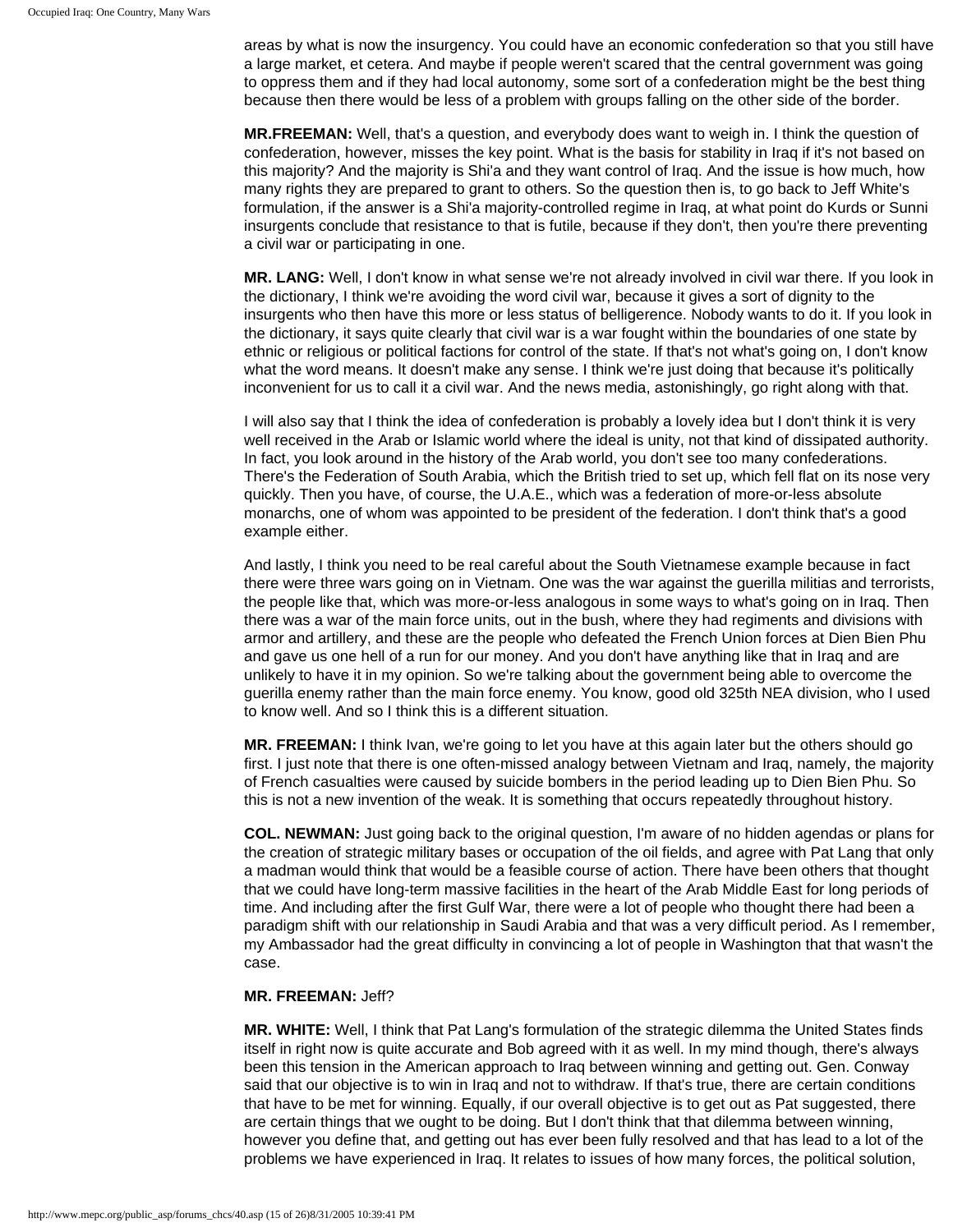the transfer of sovereignty, all those issues are connected to that unresolved contention in our policy.

**MR. FREEMAN:** I think that it is very clear in any event that it's not about oil. Ironically, of course Iraq was a secure supplier and reliable supplier of oil under Saddam, but has not been since Saddam was overthrown.

Q: Good Morning my name is Babak Rahimi from the Senior Fellow at the US Institute of Peace. I have three questions for Col. Newman. Do we know of any Shia militias that are loyal to Ayatollah Sistani, and if so, how organized are they? Second, do we have any information of Iran actually aiding directly people like Muqtada Sadr and Abu Hattem? Also, do we know of direct links between Hezbollah and the Sadrists?

**COL. NEWMAN:** Ayatollah Sistani does not have a militia, because militias are, number one, illegal under the TAL, and he would not directly violate the TAL. But he does have a bunch of guys with guns in Najaf, who were key in ensuring his safety and that of his immediate family and other members during both of the serious bouts of fighting. But they are very small in number compared to rumored numbers of Jaysh al-Mahdi of Sadr or the Badr brigades who also at different times have come to his assistance when necessary.

The issue of Iranian presence and assistance; it has been reported on several occasions that we have found Iranian-made arms inside of Iraq. Each of the Sh'ia militia groups, particularly the Sadrists is very confusing as to what their goals and objectives are. In the case of Lebanese Hezbollah's connection, I'm not sure again. At different times there were claims that they had ties to Iraqi Hezbollah, Abdul Karim Mahoud al-Dowe, Abu Hattem, but I'm not sure about that because his political agenda is simplistic at best, apparently. The ties between Lebanese Hezbollah and the Sadrists, there should be a lot of them. Since Mohammad Bakr Sadr, another kinsman of Muqtada Sadr who was killed/martyred in 1980 is a spiritual father not only of the Dawa party, Lebanese Hezbollah as well as Musa Sadr the godfather of Lebanese Hezbollah, that's another kinsman. There should be ties there, I don't know that we've seen those. And except in the case of one individual who had some ties, I don't know if they're just familial ties.

**MR. FREEMAN:** Recently, to continue this - and I think Colonel Lang has a comment - recently, the foreign minister of Iran Mr. Kharrazi drove from Tehran to Baghdad, apparently without much concern for his personal security through zones that apparently we can't travel without heavy armored contingents. That really got the attention of people in the region, in terms of driving home the extent to which Iran has made political gains in Iraq. And it has led to a rising concern in the Sunni-dominated societies of the Arabian Peninsula that somehow the United States may either deliberately or inadvertently be creating a Shi'a crescent stretching from Lebanon to Syria and Iraq to Iran. And that this in turn, if one imagines the war going on in Iraq for some time to come, there is this interesting prospect of the civil war between Shi'a and Sunnis internationalizing itself, something somewhat on the model of Spain in the 1930s, not a pleasant prospect at all, but one that should be flagged. Pat.

**MR. LANG:** Well, you know, there's history to be looked at in this matter, and then there's geopolitical logic, and in the matter of history, there are a lot of people around who are apologists for the Islamic Republic government of Iran. I am not one of them and have never been. In fact, it is very clear to me, having followed this subject for a long period of time when I was in government and after I was in government, that if you want to look around for a government, which stands at the very heart of support to jihadi groups, those Sunni and Shi'a both, often times as a kind of a equal opportunity help base, you should look to Tehran. And they continue to do that. This is one thing.

I don't think you have to think about whether the Sadrists, the Jaysh al-Mahdi in Iraq is connected to Hezbollah. That's unnecessary. In fact, anybody who really thinks about it and knows about it knows that in fact Hezbollah's external relations run up their Ho Chi Minh trail through the Bekaa Valley, over the Mountains of Damascus, through Damascus International Airport to Tehran. That's where they go. Even if we now like to talk about the Syrians running Hezbollah, the Syrians don't run Hezbollah. They have tolerated Hezbollah and sought to use it as a lever against Israel and other people like that. But in fact, the Iranians are right at the heart of this business.

And why should we be concerned about what Ambassador Freeman just said. Well, everybody talks about how the Iraqi Shi'a are the majority in Iraq. That may well be so. But in fact, as you look at the Islamic world as a whole or even the Arab world as a whole, the Sh'ia are in fact a really rather small minority surrounded in fact by masses of Sunni Arabs, Pakistanis, Tajiks of one form or another, everywhere, all over the places. And so, as was said, there's a great deal of concern in the Sunni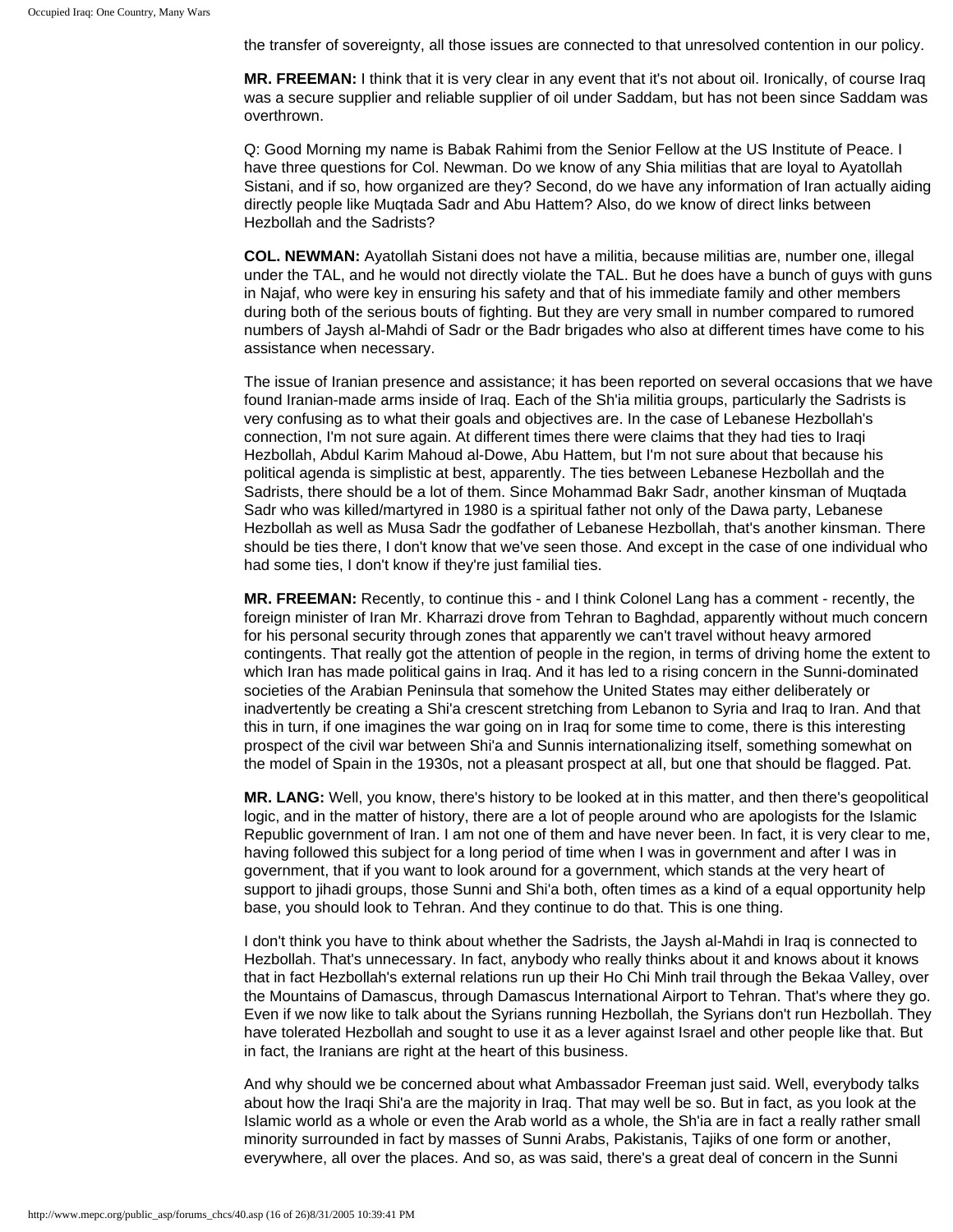Islamic world about the fact that if these people are going to rule Iraq in a place where they never ruled before, and runs the risk of an unending series of tensions and possible wars which could degenerate at any time into a really bad situation.

So if you think about it, an Iraqi Shi'a government will have no choice whether they wish to be subordinated to the Iranians or not, of drifting in their direction, because for them, they're the only show in town, the only real source of their external support. So I think that it's almost inevitable that if you have an Iraqi Shi'a government, they will be pushed by external pressure and internal revolt more and more in the direction of leaning on Iran.

#### (Audio break, tape change.)

**MR. WHITE:** There are a lot of stories extant about who is working with Muqtada al-Sadr and helping him and so on, and the Iranians are frequently named in those stories. There's no proof that I know of out there at the moment. But it fits the situation, as Bob Newman said. Muqtada al-Sadr suffered a significant defeat, first in April, and then in August of '04. And usually when you get defeated, you go out looking for help. And we did see some increase in Muqtada al-Sadr's military capability and capacity. Now between the April and August uprisings, there is even rumors that he was getting help from the Baathists. So the fact that there may be some Iranian assistance going to him would not be at all surprising and it would be pretty consistent.

I guess one thing I'm more concerned about than that, which has, as Pat said, a very strong logic to it is the possibility of an emerging connection between Muqtada al-Sadr and the Sunni Arab resistance. Politically, it's already there, to some extent. Muqtada al-Sadr has said a lot of things that basically support the Sunni Arab insurgency, the Sunni Arab position in Iraq over time. I suspect - I don't know but I suspect there is some kind of military or assistance component that we can't see that's at the covert level. And that's one thing I think we ought to look for is to see how that relationship goes. Sadr and his group established a connection with the Sunnis very quickly after April 2003 through Mohammed al-Kubaisi. So there is something that's been going on - I think - there for a long, long time.

#### **MR. FREEMAN:** Ivan?

**MR. ELAND:** Well, I was just going to say that the Shi'a definitely do want a strong, central government in Iraq. But I think they're going to find over time that they can't control all of Iraq without the United States. So I think there's an incentive to them to compromise on some sort of a confederation, which may eventually lead to partition. I just see no - going back to what Patrick Lang said - that Iraq is not really a nation. Maybe a state, but if we have these groups that really don't want to be a part of it - certainly the Kurds don't want to be a part of Iraq.

And I think also we have the problem that there's no rule of law in Iraq, so majority rule is somewhat of a nonsensical concept. The key thing that you want to have in any liberal democracy is rights of the minority and that's what they're fighting for, I think. And the Shiites will be fighting for it too, if they can't control a government. So all the groups will want control of the government, a strong central government if you have one. So that's why I say that people may not want to accept my solution at this point in time, but I think the only viable solution is some sort of fundamental dismemberment of Iraq in one way or another.

And I think as far as what we were just talking about a minute ago where the Shi'ite Iran will have influence over a rump state, for the Shi'a in Southern Iraq. But I think frankly that we're probably just going to have to live with that because as I say, we're too far in the horn. And I don't think that's completely catastrophic.

**MR. FREEMAN:** As I think Colonel Newman pointed out, Iraq's neighbors might have something to say about that sort of outcome, but I thank you for laying that possibility out in the open.

Q: John Duke Anthony, National Council on U.S.-Arab relations. Three issues, and not addressed by anyone, but all seem to be relevant here and would invite comment. And some context and perspective of any the panelists on the following: One, teeing off the most recent aspect of it is taken about the concern about a Shi'a arc from Lebanon, Syria, Iraq, Iran. But what are the implications for Kuwait, Bahrain, and Saudi Arabia, and not just for those status quo at the governments at the moment, but U.S. interest in policies - key foreign policy objectives - especially in Kuwait, especially in Bahrain, and not least either in terms of Saudi Arabia, where we're talking about the jugular of parts of the world economy.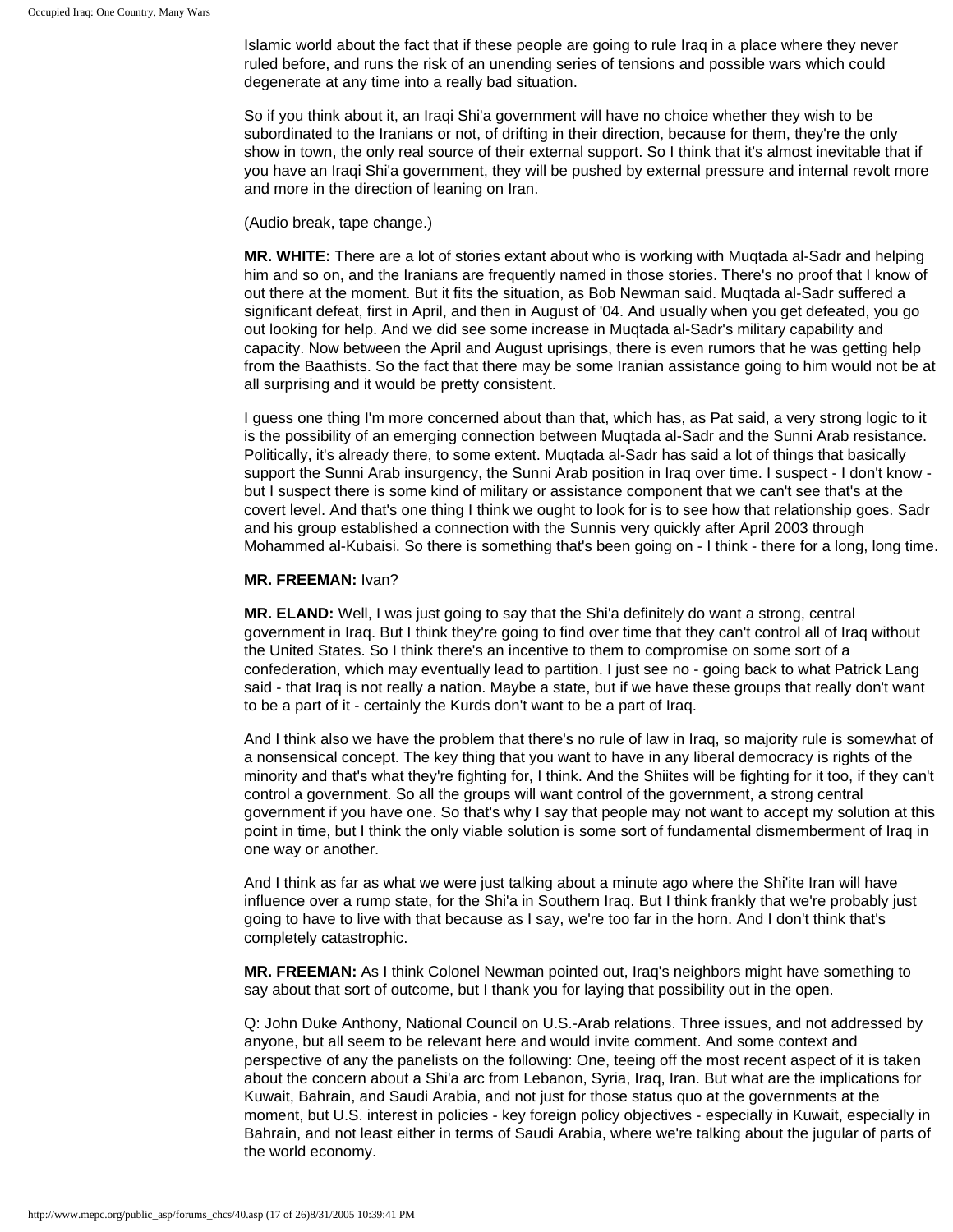Secondly, the aspect of the Kurds constituting three of Iraq's eighteen provinces, and the key provisions and concept in the talks of the interim constitution being that any three provinces would have a de facto veto on anything that the other 15 agreed to. Where does that concept stand now and what are the prospects for it being retained in the actual constitution to be negotiated, and might that be the unraveling of the unitary state in and of itself.

And lastly, I agree with Pat Lang's statement that we deal with the here and the now, not the back then. But the Downing Street memo, which seemed to have implications for the here and now, if it's true that public opinion or public support for the war has tanked. What do any of you see as the possible likely implications of this, as one person on the Lehrer show last evening implied it could be an unraveling of the order of Watergate, which perhaps was an exaggeration, but it still would invite anyone's comment?

**MR. FREEMAN:** Thank you. That's a rich agenda. Who would like to lead off on implications for Kuwait, Bahrain, Saudi Arabia?

### **COL. NEWMAN:** Can I?

### **MR. FREEMAN:** Yes.

**COL. NEWMAN:** We've not had an Arab Shi'a state. Juan Cole has described the very nascent stage of Arab Shi'a politics as being minority politics. And he talks that it's very difficult - and I agree with him - to know what an Iraqi Shi'a majority state will do in the future. Their militia, just like their politics, are at very nascent stages when you compare them with Kurds, for instance, who many people talked about - you know, the Kurds - prior to 1991, that Kurds were capable of self-rule. And we've seen what they've done over the last fourteen years. And of course, as I said, every Iraq Shi'a that I talk with stresses again and again - and of course they're trying to make that point to me, I know - that they are independent of Iran and will be independent of Iran. That said, there are going to be all sorts of cultural and other necessary political things - the reaction of all these other Arab governments. It's key that we're going to have to continue to heavily engage, because that's going on right now with the rest of the Arab world. We've also got to find a different paradigm for dealing with Iran on low-level tactical, operational issues that we face right now because of our presence in Afghanistan and in Iraq. We are extremely vulnerable to misunderstandings and that makes it much more apparent to me that we have to have a multi-lateral approach to be able to deal with that.

The de facto veto, obviously, that's one of the biggest issues that the constitutional drafting committee is facing. Reportedly, Ayatollah Sistani was against that initially. The Kurds insisted upon it. That's one of the many, many difficult issues that they've got to resolve, and of course, we're still working on the membership of that committee, prior to August 15th to stay on schedule. And I have no comment on the Downing Street memo. (Chuckles.)

### **MR. FREEMAN:** Pat.

**MR. LANG:** Well, you know, it's been much written about that the interface process between strategic intelligence and policy decision making was just completely, totally out of whack in the period before we made the decision to go to war. It's been written about by a lot of people including me, and I think that it just isn't useful anymore to talk about it very much, because we're committed to what we're doing. The thing to do is to try and ensure that we don't make similar mistakes based on the fact that we go into countries on the basis of a projection of our own ideas that don't really exist in their own minds. If we do that, we'll end up over and over again not fighting in the real place, but in some other place that we imagine they're in. And when that happens to you, then you have very severe problems. They go on for a very long time. So I think that's - I was just thinking about it here, the only Shi'a-ruled state in the Arab world I can think of was the Fatidic Caliphate in the Middle Ages, but it's been awhile. But as I recall, they weren't treated with great friendliness by the Sunni powers around them either, but it was a while ago.

**MR. FREEMAN:** I think the point on the domestic American political part of this is, at this point, imponderable. There has been implicit in this situation, however, from the beginning, the possibility of some reenactment of the Vietnam divisions in the United States over this question. So far we have been spared that, but it has been by the absence of debate rather than by an intelligent debate conducted in the civil fashion. And what I am concerned about is that the suffocation of debate, which has occurred may be succeeded by an explosion of emotion and that issues like the Downing Street Memo will in fact be seen as so discrediting the credibility of our government that we will - as in the case of Vietnam - suffer a severe national trauma. But we're not there yet.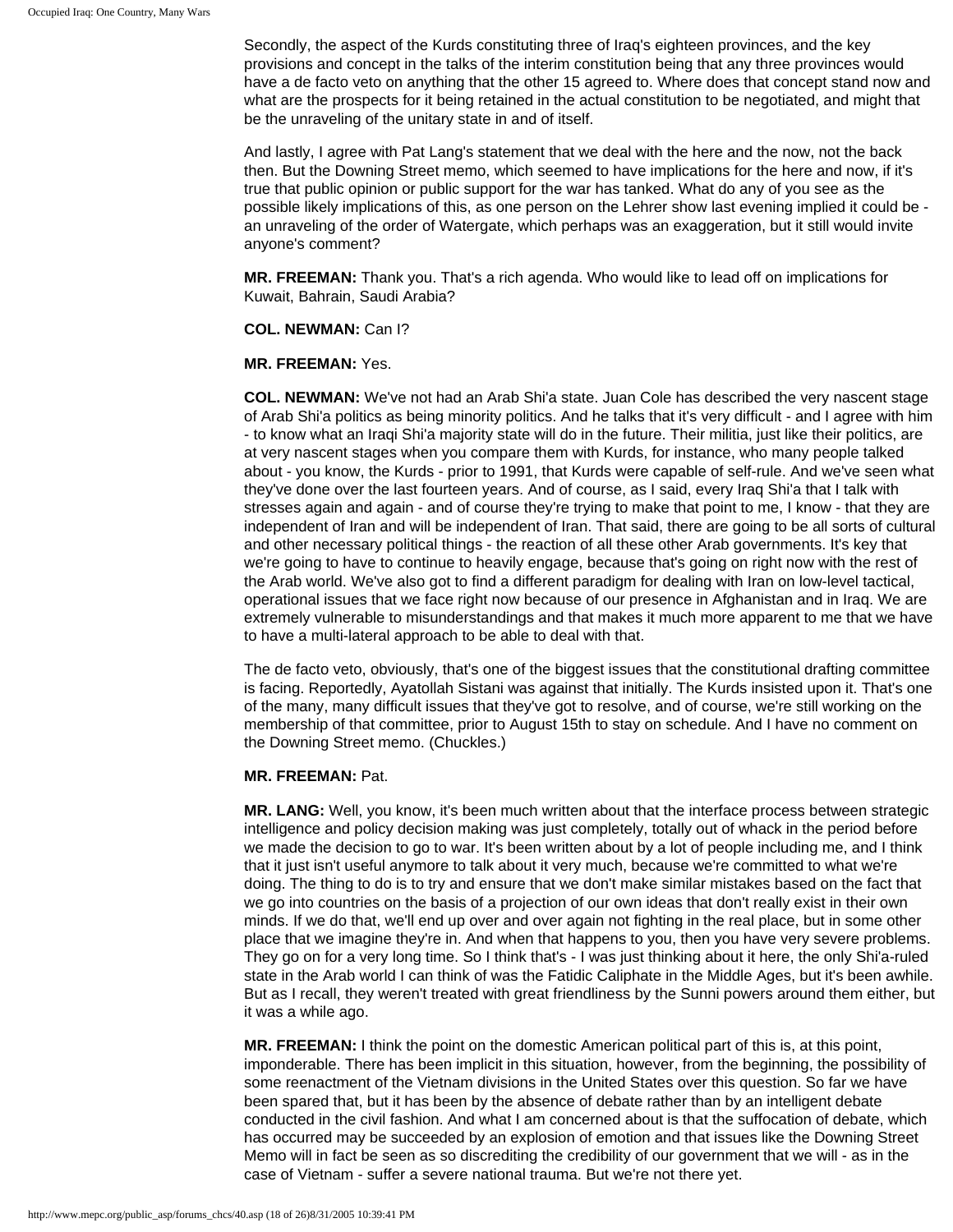Q: My name is Yazid Frikori (ph). I'm with the AADC, the American Arab anti-Discrimination Committee. Mr. Lang referred to a generation of resistance and I thought that was a very interesting idea. Mr. White also referred to appealing to Sunnis to try to - you know, the futility of resistance - to try to bring them into the political process. But I think I'm more compelled to side with Mr. Lang on this issue in thinking that it doesn't seem plausible that the Sunnis will be willing to participate in the political process, at least at this point. Maybe many of them see through the duplicity of America's policy in that region, at least in their perspective.

If we're to assume that Mr. Lang is right and the resistance continues primarily amongst the Sunni community in that facet with any rank in society, what implications does that have for long-term stability, not just in Iraq, but in the region. And could a potential situation arise where groups who are now cooperative in the occupation of Iraq, mainly, the Shi'as and the Kurds, is there potential for them to turn against the occupation if instability in Iraq persists?

**MR. FREEMAN:** Good question. Jeff, would you like to lead off since you were cited?

**MR. WHITE:** Okay, first of all, I don't want to be mistaken for being an optimist on the situation in Iraq. I prefaced my remarks with the comment that there was a number of things going right, but there is all of these elements of intractability in the situation. We have to try with the Sunnis. If we're going to have a stable Iraq, then somehow the Sunnis have to be brought into it and included in that process. Not all of them, some element of the Sunni resistance is going to continue forever, I think. Iraq is going to have a long and violent political history ahead of it. It could look something like Weimar Germany over time with groups that are opposed maybe even in the political process, but fundamentally opposed to the nature of the state, and so on. So I think that's kind of maybe the best future we can hope for in a lot of ways. But we've go to try and bring the Sunnis in.

My point is that you have to convince them that they can't win the other way, and they've got to have that psychological transformation within the Sunni community, not amongst people that are already in the government, and already supporting the government, already involved in the spoils system, already have jobs and positions, but other people that actually represent the insurgency, represent resistance. They need to be brought in somehow. An analogy I've used is in 1942 the French people made a decision that the Germans were going to lose the war and that effectively undermined the entire structure of collaboration and it gave great strength to the resistance in France. We need to bring about a conversion like that if we're going to succeed. I'm not sure we can do it.

**MR. LANG:** Well, I think you know that the - I don't think it's actually possible to convince them that they can't succeed in this way, because the evidence all runs in the other direction. If the greatest power on Earth has not succeeded in subjugating them thus far, who are really ill-equipped, fairly small, a bunch of people with not a lot of weaponry, there's no reason they shouldn't think as long as they have some support in the Sunni Arab population that they can't go on forever. And it isn't inconceivable that whatever government sits in Baghdad will not really control all the territory in the country. I mean, I once lived in Yemen for a number of years and I know - some Yemeni is going to attack me now - but in fact the government there in fact does not control the whole country and never did when I was there anyway. There were large parts of the country that were effectively places the government's writ didn't run unless they went in with a battalion of troops and some tanks and something like that.

So you could very easily have a situation like that in which a large part of Iraq just remains with Ibn-Khuldoon (ph) called the "land of insolence" - (in Arabic) - and in fact that could go on for a long period of time. What I'm afraid of is that this situation will translate itself in other places as well, like Lebanon and other places that we may, by our very well meaning efforts destabilize the situation and create an analogous state of insurrection in the country as the various parts vie with each other.

#### **MR. FREEMAN:** Ivan.

**MR. ELAND:** Well, I think that the Sunnis won't participate in the political process because they think American credibility is low, but I also think it's because they think that after the Americans leave that whatever system is set up will disenfranchise them and there will be paybacks for what they did when they ruled Iraq. The key problem in Iraq is not to establish a majority vote. As I say in the now rule of law, that's somewhat of a joke. What we have is, the key thing is to stop an armed minority from rioting, and the only way you can do that in my view, is to make them feel more secure about their eventual fate.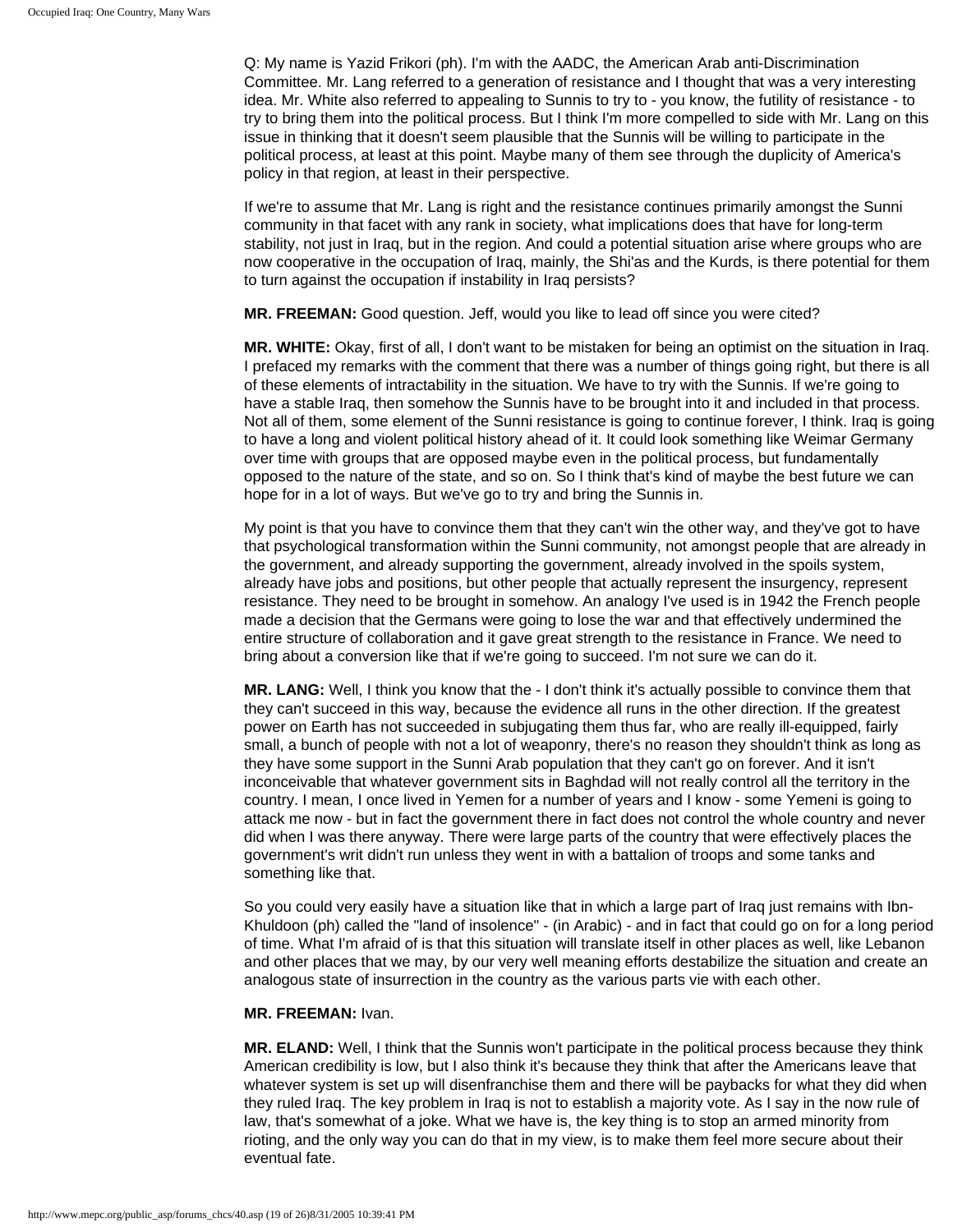And to me, the confederation or partition is the only way to do that. And as for the Iraq neighbors, Turkey certainly would not be for something like that, a partition or confederation. But the Turks are trying to get into the EU and I think even the Turkish Kurds might be less willing to join any sort of Kurdish state, simply because if Turkey does get into the EU, they'll be more prosperous than their neighboring Kurdish population. So there are things to quiet down the neighbors on the partition issue as well. If Turkey does anything rash, they certainly won't get into the EU and that's really a major goal for them.

So I think you have to put yourself in the Sunnis' shoes, and I think they are fighting - of course they're not nice people not necessarily all of them - and we would say that the insurgents haven't behaved very well doing terrorist strikes and everything, but I don't think you can dismiss them as just a bunch of thugs. They did rule Iraq and they did it in a very brutal fashion, but now they are scared of paybacks. And I think that the Sunni interests are going to have to be looked after because after all, right now, they're the principal insurgents.

**MR. FREEMAN:** The level of civility in Iraq has significantly deteriorated over the last several years. Pat's mention of Yemen and the level of anarchy in Yemen reminds me of a story, which I will share with you with your permission, sir, of a way in which violent kidnappings were conducted in Yemen. This was the Chinese military attaché who drove out of Sanaa into the mountains and was accosted by guys with guns - your kind of guys - and who said that they needed his jeep. And the attaché got out and he said, but how am I going to get back? And they said, well, we'll call you a cab. And he said, but I don't have any money, so they gave him some money and called him a cab and drove off in his jeep. Unfortunately, this level of exquisite Arab politeness does not exist in Iraq anymore.

#### Sir?

Q: Hi, I'm Bob Dreyfuss. I'm with Rolling Stone Magazine. I wanted to come back and ask the panel about the so-called Downing Street Memo, but not because of the past, but because of the current situation. The idea that the intelligence and facts were being fixed around the policy is something I've written extensively about over the last four years, including the Pentagon's so-called Office of Special Plans and all of that. Now the kind of pessimism we're hearing today is certainly not reflected in information or statements coming out of the White House or the vice president's office and others.

So the question therefore I'm asking is, is the intelligence and facts being fixed around the policy still? What accounts for the contrasts between what I've heard today and the optimism that's coming from the White House? We have a new director of National Intelligence. We have a new CIA director. We have new people in place. Wolfowitz and Fythe are gone. Is information about the reality that we're facing in Iraq still getting - is it getting to the policymakers or maybe the question is are the policymakers still able to intimidate and politicize the intelligence system enough that this information simply gets squashed or left undelivered? Where do we stand on that and is there any chance that this reality might sort of penetrate the brains of the seemingly impenetrable people who are running the White House?

**MR. FREEMAN:** Wow. So your question is, is there a cure for political autism? And the answer is yeah, there are elections in this country. But short of that there probably -

Q: We had one.

**MR. FREEMAN:** Yeah, we just had one and this issue wasn't really discussed somehow, which is fairly amazing. My own sense - and there are intelligence professionals who are here on this panel who will want to comment - but my own sense in many years of dealing with the intelligence community in the United States government is that it is composed of people with a very high level of intellectual integrity who do not make a habit of mincing words when they do their analysis. So, to the extent that the views that you have heard here represent expert opinion inside the U.S. government as well as outside it, and nobody here is in the intel business in the U.S. government at the present time, so we can't be sure - but to the extent that we're describing the reality that is objectively verifiable, I would have a very high level of confidence that that reality is also being described in the intelligence analysis and reporting, which brings me to a number of observations.

Various professions have various attributes. Courage is very important for soldiers. Optimism is very important for diplomats. Autism may be very important for presidents. This is not an administration that has ever admitted an error, as far as I'm aware, maybe because they never committed one. It remains to be seen, so I'm not sure that there is an answer to your question. But in terms of what is going on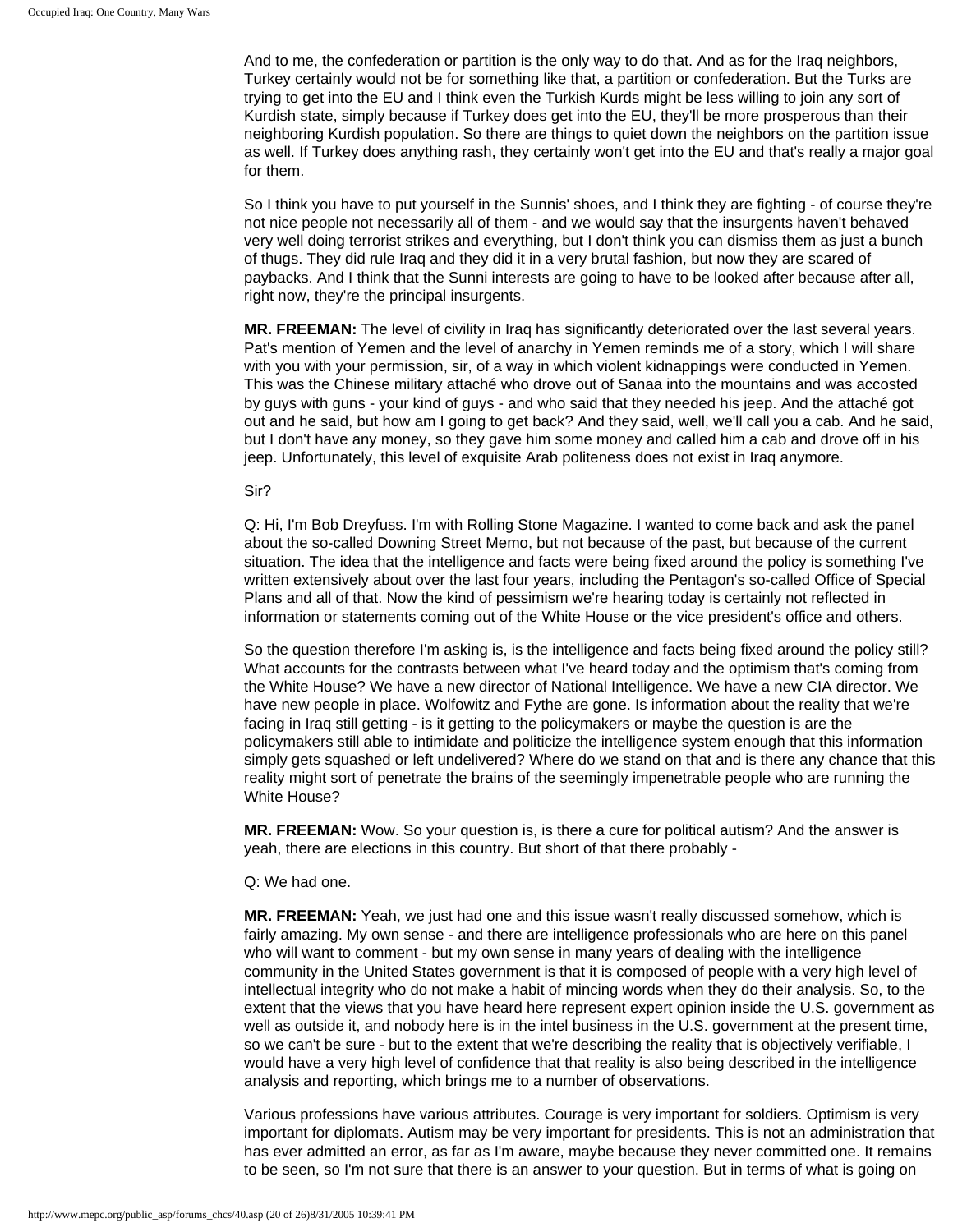inside the U.S. government, I continue to have a very high level of respect and confidence for the people who do the reporting and analysis. I don't know whether you would like to comment, and Jeff, and maybe the colonel probably will not want to comment on this highly political issue.

**MR. LANG:** Well, you know, I think to some extent the presence on this panel of Jeff White and Colonel Newman distorts slightly the viewpoint because in fact they are two of the best in my whole experience of life. I know them both extremely well and the quality of their effort and intellect is probably right at the top of what's available to the U.S. government and has been available to the U.S. government.

Now, I would maintain that policy makers, whether they are autistic or not, have a right to formulate their policies. But what I do object to about people doing is to try to maintain that they form those policies on the basis of advice given to them by the intelligence community. I think that is a distortion of the natural law sort of, of how government ought to work in fact.

But there also is a room for a good deal of blame to the intelligence community, I think. I've been trying to say this for a couple years now and it's not something most people want to publish. That is the fact that, in my opinion, there was a real failure and perhaps there is a continuing failure of leadership in the intelligence community, because it is a function of the leaders at the very top of these agencies at the national level here to back their people. You know, and I was just as difficult then, when I was a senior person in the intelligence community, as I am now. I've been in many situations in which the director of DIA or some other senior officer has told the chairman of the Joint Chiefs of Staff or the secretary of Defense or some powerful Senator, no, we will not say that. We will not say that. We know what the truth is. We will tell the truth. It is our duty. Now, you can't tell me that that's what happened in the run-up to this latest war in the ranks of the leadership of the intelligence community, because if these guys had stood their ground and refused to allow their people to be pushed around, then in fact, we would not have gone into a situation in which we completely misinterpreted what the realities were in the real world.

So I think there's that failure, too. Whether or not that's been corrected, I don't know. I don't think, from looking out there right now, it looks all that much as though it's been thoroughly fixed. Drawing a bunch of boxes on a line-and-block diagram as to how you reorganize this or that doesn't mean a thing to me. What counts is the quality of the guts and the integrity in the people who have to back the analysts and the field collectors and approve operations that are dangerous and things like that. So far, I haven't seen it. I hope it's there.

**MR. FREEMAN:** I might say, Pat said that nobody would publish his view, but a past issue of Middle East Policy did publish an article called, "Drinking the Kool-Aid," which was precisely on this issue by Col. Lang. Jeff?

**MR. WHITE:** I was out of the intelligence community before the war began. I left in October of '02. I'll say quite frankly that up until that point I had seen no distortion of the information going forward. I didn't see everything, but I didn't see - in my own mind, I was not seeing any distortion of the information. A lot of uncertainties, things we didn't know enough about and so on, but I did not see distortion of the information up to the point I left the government.

One of the problems in Iraq, of course, is that lots of things are open to interpretation. There are many, many - because of difficulties in information collection, analysis, and so on, there are a lot of things about the insurgency and the situation in Iraq that are poorly understood, controversial, or where there is differing and well-founded points of view. So it isn't like everybody in the intelligence community, everybody in the analytical community broader defined, really knows what's going on and they're all telling the decision makers the same thing, I believe. So those people are probably getting some conflicting views on the situation.

That said, though, I think what's happening over time now is that the harsh realities of Iraq are becoming more and more apparent to a broader and broader sector of people interested in Iraqi affairs there. It's driven home by casualties, by debates, and so on. And you can see, just in the open-source reporting, a lot of very good stuff in the Washington Post, in the New York Times, and so on, some very interesting comments coming out of soldiers and officers in the field about the difficulties of the situation. So my sense is that overall - now whether or not this has reached into the White House or whatever, I can't say what's in their hearts and minds on this issue - but overall, I get a feeling that there is this increasing sense of the harsh reality of the situation in Iraq and the long-term intractable difficulties that we face there.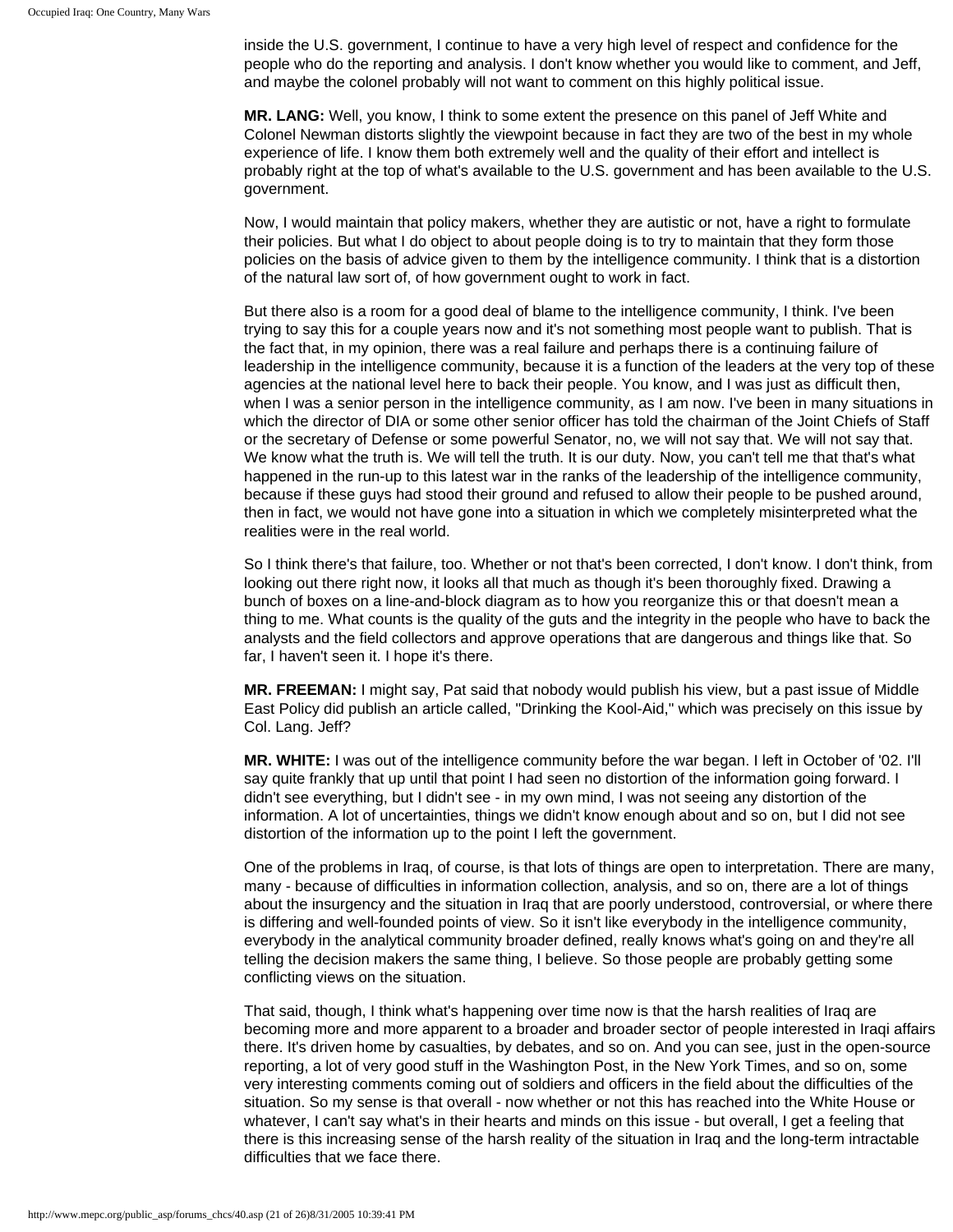**MR. FREEMAN:** There is the beginning of a debate, I think, actually probably about the wrong issue, which is setting a date for withdrawal. I, like everyone else on the panel, have severe difficulty with that approach. But at least it has the merit of providing an excuse for a hearing or two and for discussion of what is happening, which has been notably absent. We're in the halls of Congress. This institution has largely defaulted. I shouldn't say largely; it has essentially defaulted on its work making authority and perhaps it will discover a means of reasserting its authority.

Q: Youssef Manara (ph), from American Arab anti-Discrimination Committee. It seems to me that we're talking a lot now about how we cannot in any way use the option of increasing our forces in Iraq, and at the same time, we cannot comfortably talk about withdrawing, both because we cannot leave Iraq in the state that it is and because talking about withdrawing will affect the reaction of the insurgency against us. So it seems to me, and one of my questions is, is it fair to say that we have effectively placed ourselves now in a position where we have taken the control of the future directly out of our hands?

Secondly, we talk a lot about Shiites and Sunnis and Kurds, and what is constantly overlooked is that the Kurds are mostly, as I understand it, Sunnis, and we fail to acknowledge that reality. Has there been any movement to try to form policy in Iraq to create broader identities, a broader Iraqi identity, or create some kind of cooperation or some kind of systems based on an identity that's less sectarian? Thank you.

**MR. FREEMAN:** In other words, returning to the situation before the invasion, in some respects. Jeff, would you like to lead off on this, and I'm sure everyone will have a comment.

**MR. WHITE:** I'd focus on the issue of the control of our future. Yeah, I think, to an extent, it is out of our hands - out of our hands when we transitioned sovereignty to the Iraqis almost a year ago now. And it has increasingly passed out of our hands as the political transformation process went forward. We're no longer in a position where we can simply dictate what goes on in the country, if we ever were. We were never in that position. But our ability to shape, influence, decisively direct matters in Iraq has declined. We now have to deal with an entity that has some kind of real legitimacy, even if it's legitimacy only in two of the major three parts of Iraq. So yeah, we don't have the forces there to bring about anything remotely like a decisive military end, even if that's possible in an insurgency. So again, it's another factor. We don't control the future. We can shape it; we can help influence it; we can try and push it in the direction we want. But that's now a contest. There's two or more - actually there's like four sides involved in addition to us. So it's a game that's being played, a grand game, and we don't control that game completely anymore. We only control it partially now. And the other issue I defer on.

**MR. FREEMAN:** Do you want to comment on the issue of Sunni versus ethnic identity?

**MR. WHITE:** I'd just say one thing on that. I think there is little prospect of a Kurdish-Sunni Arab alliance, in my mind, against the Shi'a. I think the Kurds, in my mind, have cast their fate with the United States, and they're going to hug us to the end. There are conceivable circumstances under which they would break that connection, but they're just conceivable. And I think they are going to stick with the Shi'a as long as they can. I do not see real prospects for any kind of Sunni Arab - Kurdish Sunni kind of political alignment. Maybe on a few issues and so on, but not any kind of strategic grand alliance. It's one of the major problems in Iraq is there is no grand strategic bargain amongst the players. It's all souk bargaining. There is no grand strategic viewpoint on the future of Iraq and what it should look like. It's all bargaining table stuff.

**COL. NEWMAN:** I think it's very difficult for the United States to have a political role of trying to build new consensus or you know, to build some sort of a confederation in the earlier question. I think there's definite limits on the roles that we are acceptable in to the Iraqis. As many of you who are very familiar with the Arab world, you know, there are some limits to the amount of legitimacy that we have. We can certainly impact the training of their security forces, but even there, as we mold them and decide what form they will take, institution building there, there's multiple efforts that are being done throughout the institutions in Iraq. But there's limits there of what we can do.

We are looking now and we need to continue to look for more options to bring in others, to get a much stronger UN involvement in the constitution process, which is ongoing, to get the EU involved in everything, which is ongoing, to get NATO involved in the military training process. And I think we will have a much better chance for success there as well as for our presence. I can't comment on the issue of troop strength, but I can comment on the issue of the presence of other government agencies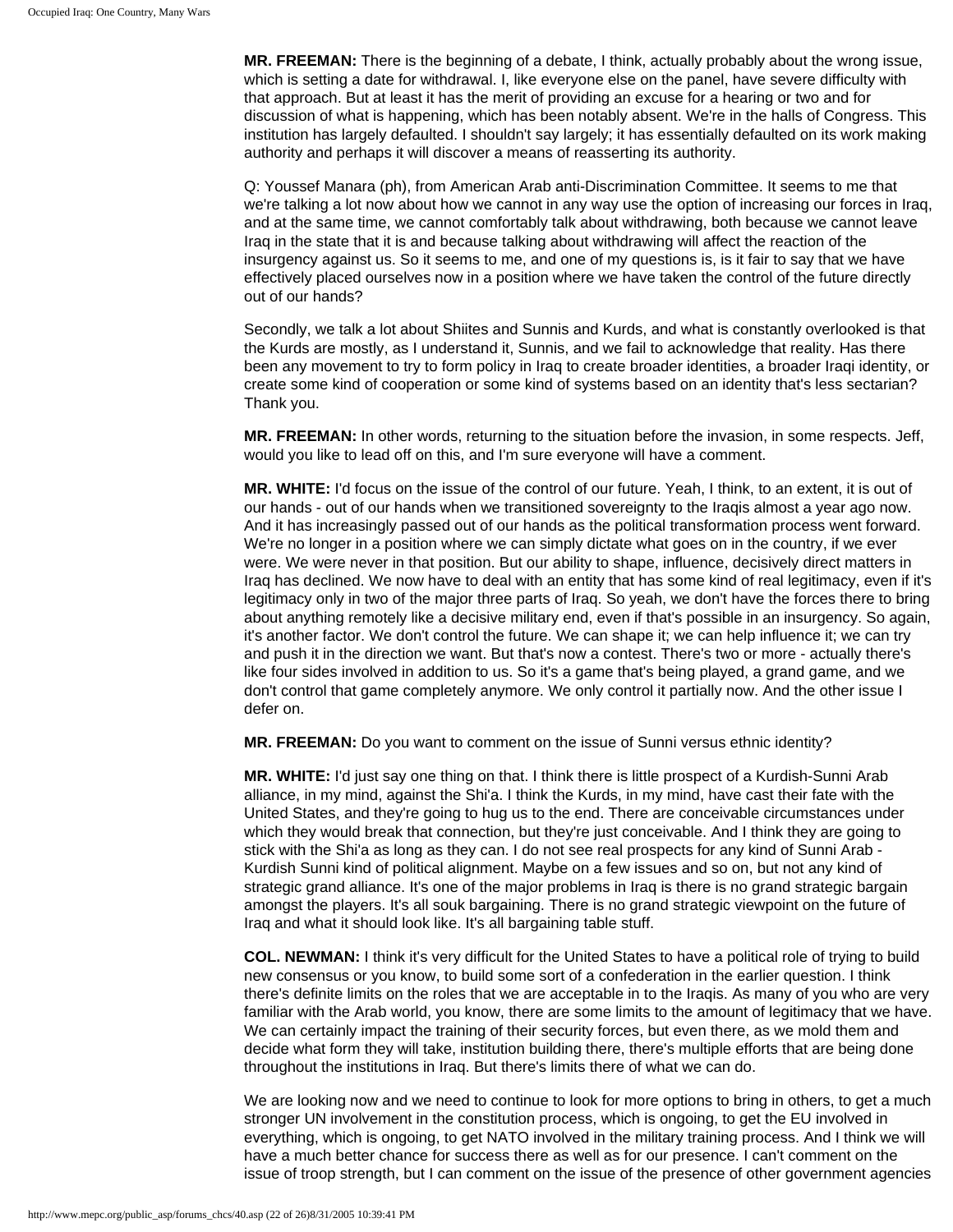there. And we need to look at that real closely and look at the quality and quantity that we have there assisting the military effort, particularly as the security situation improves, and I think it will improve and of course, the startling aspect of the figures that are coming out for May and June is that much more of this is due to - there's another spike in casualties - not as big as it's been in previous times, but much more of it is directed against Iraqis. But we need to get the right sort of American presence there in terms of specialists to help in the institution building process. And I think that's a key aspect of the way ahead as well as the other ongoing efforts for Sunni engagement and enfranchisement. But again, the timeline for that will be dependant on a host of Iraqi decisions as well as possibly insurgent decisions also.

**MR. FREEMAN:** This panel may be somewhat misleading in the sense that it might give the impression that there are a significant number of Americans who have real expertise about the subjects we're talking about. But you're looking at a substantial part of the total American expertise right here at this table. And we are paying a price as a society for our neglect of Arab studies, of a study of Islam, and we are having to scramble after the fact to develop expertise that we should have been developing over time before we ever got into this. Pat?

**MR. LANG:** Well, first of all, I'd like to make sure everybody understands, and I think the Middle East Policy Council has done a tremendous job of publishing controversial views on these subjects that fall properly within its sphere of interest - that is, the Middle East. Now, what I was referring to earlier was something I'd like to get published on the intelligence community, which I haven't had much luck with yet.

But with regard to Iraq, I think the gentleman back there, his point is well taken in that we framed ourselves in an application of what you could either called Hobson's Choice or Morton's Fork, you know? Two interesting concepts in which you face a couple of possibilities which are both undesirable, but which you are going to have to live with one way or another. You know, are we going to stay and fight it out, try to involve NATO, bring in more forces, greater involvement, things like this, and guts it out to the end where we've got a government that can at least party rule Iraq, or are we just going to pick up and leave? You know, all of these things have really bad consequences if you adopt either one of those things. And in the end, I suspect that what it's going to come down to is that we will go along doing our best with the military, the State Department, AID, everybody else, doing our very, very best. And that at some point down the road, if it goes on too long and there are too many dead, then the American people will just run out of patience and pull the plug. I suspect that is very likely what will probably happen.

**MR. FREEMAN:** I used to have a T-shirt that said "Participant, Southeast Asian War Games: 1954-75; Second Place by Act of Congress."

**MR. ELAND:** I agree with Pat on that last comment. I think that public opinion, which is the key strategic factor - U.S. public opinion - has already flipped on the war and I think it's going to end up exactly as he says. This happened in Somalia, Vietnam, and Lebanon, and the insurgents know that. So if they don't - if they just keep doing what they're doing, eventually, the big guy is going to go away. And we are caught.

In a sense, we don't have any control because we can't withdraw and we can't escalate. I think, of course they could escalate, but I think it would be a folly as it was in Vietnam. So there are a lot of things that have been taken out of our control. I do think - and this may be my own view - I think that the U.S. government - I don't believe in a dated certain withdrawal, but I do think that before we withdraw - and I think we should withdraw fairly quickly - but I think we need to negotiate among the groups and achieve some sort of a viable - leave something viable behind or at least create a chance for that. I'm not sure anything can guarantee a peaceful and prosperous Iraq.

But I think trying to create an Iraqi identity - it's a little late for that now. And I think Pat also made the comment earlier that one of the biggest mistakes was during the war that we didn't realize that we weren't dealing with an Iraqi nation. And you can build all the institutions you want, but if the ethnic tensions or religious tensions are great - people who have studied federalism in various countries, academics, federalism, which is what we're trying to institute in Iraq one way or the other, doesn't usually work where there are ethnic minorities or religious minorities or groups - ethnic tensions or religious tensions that tend to pull it apart because those type of things are stronger than any sort of institutions that you can build. So I think it's a little late for that now and I'll go back to my other point.

The key thing right now is to make the Sunnis quit fighting and I think we're going to have to take their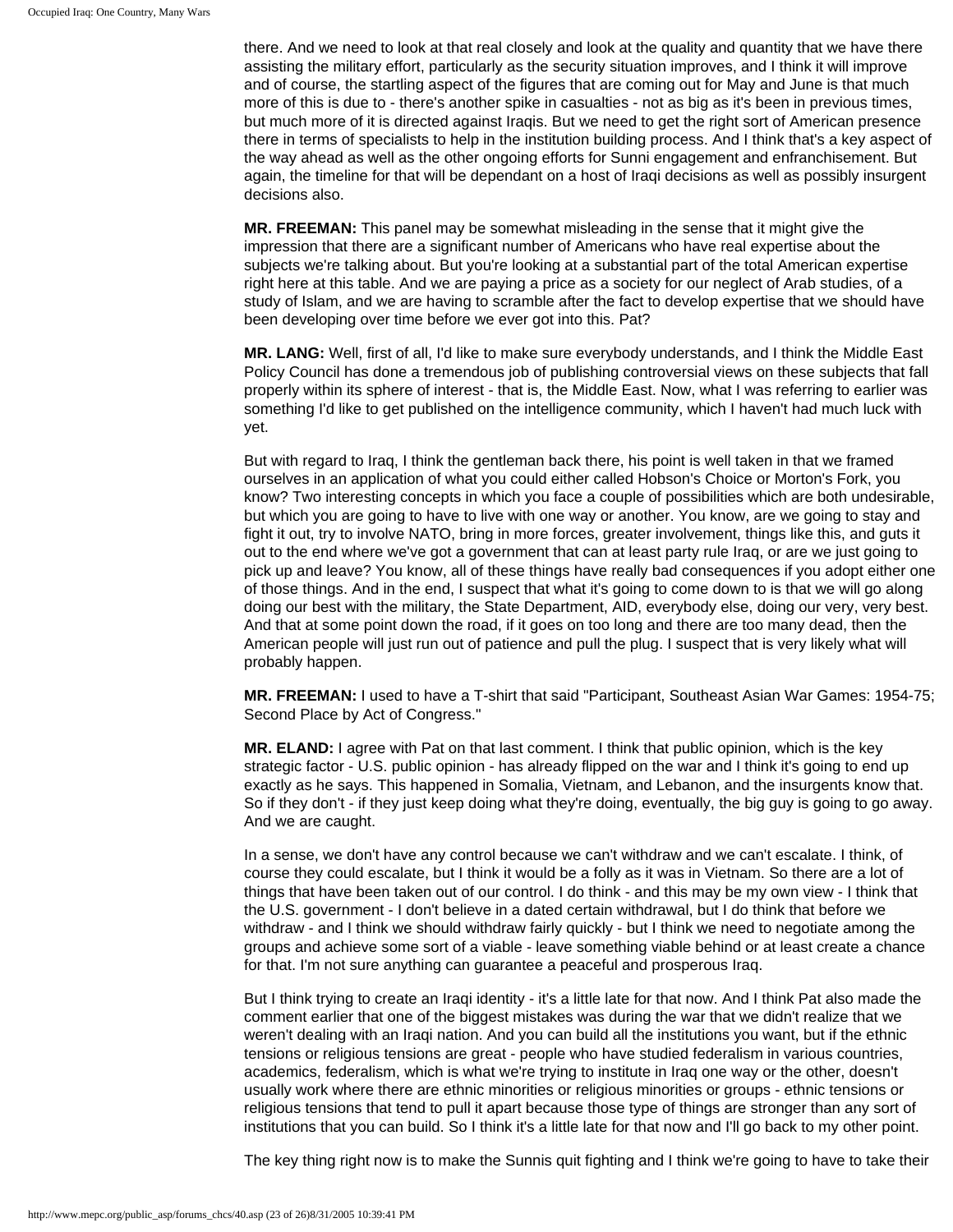concerns into account. Chas was alluding to that earlier and I think that this is going to be solved politically. And it has to be politically otherwise, it's not going to be solved.

**MR. WHITE:** One of the problems I think we face is that the nature of the war, the nature of our forces in Iraq changed over time. We defeated the regime with the regular army essentially - regular military, professional full-time military. But we're waging much of the counter-insurgency war with reserves and National Guard units. And the implication of that is that the casualties and the stories and so on are visited upon local communities. Little towns in Louisiana, Iowa, West Virginia, and so on, they see the casualties to units that are drawn out of those areas. That is a much more personal, local type of impact on the American citizenry and I think that's part of the process that's driving changes in attitudes. The war has come home. It's not our professional army fighting overseas like a French or European army in the past. This is National Guard and reserve units in a lot of cases that are involved in this. If you go on the web, almost every state now I think is maintaining a state casualty list for guys from the state killed in the war. And because of the way people get killed in Iraq, sometimes there's spikes in that and it gets the attention of people.

Q: Michael Dannon (sp), Americans for Informed Democracy. I was wondering if anybody could comment on the more broader question about not just the policy, but also from the strategic and tactical level about the linkage of Iraq and the global war on terrorism, how our involvement there has either helped or hindered our fight against al Qaeda and al Qaeda types?

**MR. LANG:** Well, it wouldn't be a great surprise for people to hear that I don't think, in the beginning, there was a lot of connection. This was just something we decided to do for various policy reasons that we had. But now, I mean, the situation has changed. Just as Jeff said that we're no longer fighting the war altogether with the regular army and Marine Corps, they're fighting it with the Guard, this makes a tremendous difference in the psychology of the war, well, the jihadists took us at our word. You want to come and fight us in this place in the heart of the Arab and Islamic world? Good, it's convenient to us. It's more convenient to us than New York City. So in fact, we will come to Iraq and we will fight you there. So these guys are pouring into the country with one thing in mind, which is to earn their place in paradise. And in fact, they're working at it very hard. So whether or not it started out that way, in fact, it has become for the jihadists the major theatre of war against us, as the great country or the kufar in the world. In fact, that's why they get to fight us. The Iraqi insurgency against us over the issues of our occupation of the country, I think is related, but not the same phenomenon at all. But I think this certainly is now a considerable part of the war on terror.

**MR. FREEMAN:** And a principal training ground for problems in the future.

**MR. LANG:** Oh yeah, there's no doubt about that. As Clausewitz said, I mean, war is the great school of war, not some school somewhere. You don't learn - the best way to learn to fight, and to fight well, is to fight a good army and survive, and that's the experience we're putting them through.

**MR. FREEMAN:** Sir. I think you're probably the last.

Q: Good morning, gentlemen - by a few minutes yet. My name is - I'm Cadet Lee Roberts from the United States Military Academy, TDY currently to the American-Arab Anti-Discrimination Committee. At the risk of stating the obvious, this is a tremendous privilege for me to be here. I can't think of maybe any collection of people whose views I could be hearing that could be more beneficial to me at my current stage of development.

I've repeatedly heard, both before this panel and now, that it is anywhere from highly beneficial to absolutely imperative for us to convince the insurgents, of whatever background, that they can't win the route of violent and terrorist action, and I found compelling the views of people like Colonel Lang who say that we can't do that. It seems to me that in aiming for that, we're trying to get a sort of resigned submission from a movement and movements of people who've proven themselves to be virulent and doggedly persistent in their resistance and their continued activity in the face of, for many of them, insurmountable odds, those who do meet their end.

I wonder, is there a way for us to - maybe not to the insurgents but certainly to those of the Iraqis who sympathize and perhaps cooperate - is there a way for us to credibly, from their point of view, convince them or even convey to them for their consideration that it is beneficial to them, positively beneficial to them, to transfer their cooperation and support to the Iraqi government and the coalition oversight beyond simply losing the risk of being shot by a coalition or Iraqi army? That's basically my question. Basically, is there a positive incentive as opposed to simply removal of an adverse stimulus?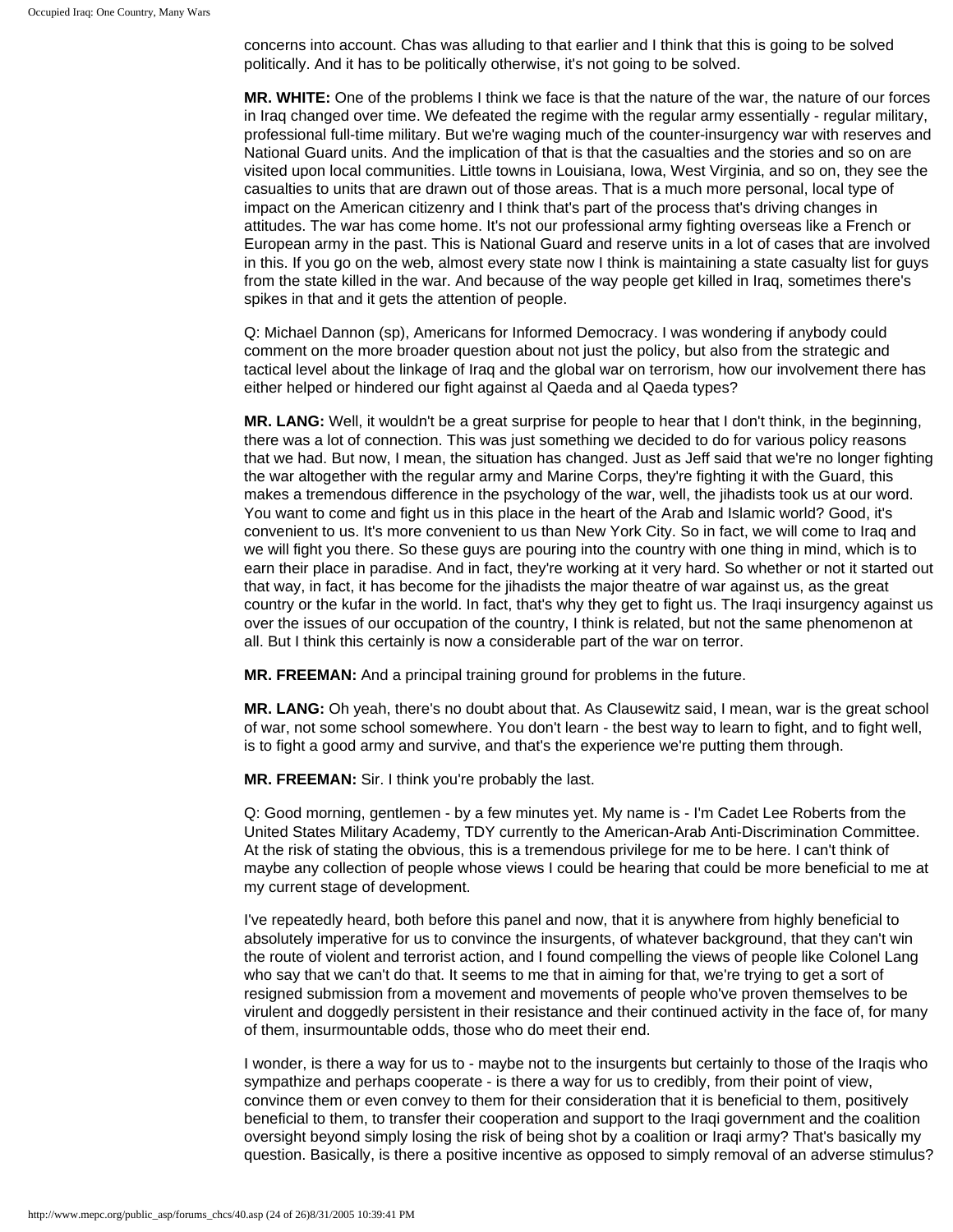Thank you very much.

**MR. FREEMAN:** Thank you. You've asked, of course, the key question -- which several people have alluded to -- the fact that there probably is no military solution to this situation. You've asked the essential politico-military question, which will determine how this turns out. And I'm sure everybody has a view on it.

Bob, would you like to go first?

**MR. NEWMAN:** I think the elections process is a step forward in that. I think witnessing, you know, the fact that the population - and of course we're talking about the insurgents as a big group where we know that there's two major divisions between the former regime elements and then the Sunni jihadis and their sub-elements of foreign fighters. But I think the election process is the main incentive.

And so the challenge, which we're working on, is to show that they have a future in Iraq - you know, in the political process. So even though they didn't vote and weren't elected, you know, and to have a place at the table, that they're going to be included and that their voices will be heard, that they have a chance for advancement in the government, the great employer, in the Iraqi security forces, the police and the military, and that they have a future there. And of course these are Iraqi decisions which have to be made, and there's a lot of challenges there in terms of avoiding - there's a tendency to not want to compromise the tendency for zero-sum gains in this part of the world. But that is ongoing.

The key thing is to understand who we're fighting and to try to chop off elements of that. If it's possible to chop off those - as you've been following in the press, the difference between terrorists and insurgents, and in terms of those who are going after Iraqi civilians being defined as terrorists, you know, in the minds of many Iraqis, particularly Sunnis, and so they risk losing what popular support that they have if they go after civilian targets. And then to get those guys to understand that there is a possibility of accommodation at a future point.

So I think we're trying to make progress in that area. I think there's been some progress, at least at recognition on the Sunni, based on the elections. It remains to be seen, as we've already discussed, whether there will be results, but hopefully there will be.

**MR. FREEMAN:** Ivan, Jeff and Pat.

**MR. ELAND:** Yes, I think that it's very difficult to convince many Sunnis to get off the fence because they see us as a foreign invader and they also know that we're going to leave. They've seen what we've done and what we did in Somalia, Lebanon, Vietnam, et cetera, and they know there is already talk of withdrawal in the U.S. So if they cooperate with the U.S. they'll be left behind when the U.S. leaves, and I think that's what they're thinking. And so, maybe there will be some participation in the political process, but I think the ultimate fear is that the U.S. is going to abandon any Sunnis that collaborate with the U.S.

## **MR. FREEMAN:** Jeff.

**MR. WHITE:** Well, we've actually abandoned lots of Sunnis that have cooperated with us in terms of moving into an area, driving out the insurgents and then departing the area with some sort of police force or administration left in place - kind of defenseless against the insurgents. It's sort of a repeated pattern in Sunni areas of Iraq. So I think to some extent we actually have experienced that experience - abandoning in specific cases.

The issue of whether or not there can be a military solution in Iraq I think needs to be expanded on a little. Just like we say that there has to be a political solution, the Sunnis have to be engaged politically, there has to be a military component to that engagement, and that is suppressing the insurgency so we can allow the political process to go forward. It doesn't mean achieving an all-out victory in the field over the - you know, sweeping the area clean of insurgents, but it means creating the military conditions that allow the political things we're trying to do to go forward.

You can't establish governance in a place like Fallujah unless you hold the ground, and right now the Iraqis are incapable of holding a lot of ground in Sunni areas on their own, which means essentially that we have to do it. Again, it's a repeated pattern in Iraq.

We are offering a lot of stuff to the insurgents. The political transformation process is putting pressure on them to make decisions about which way they want to go. My guess is the Sunni population is